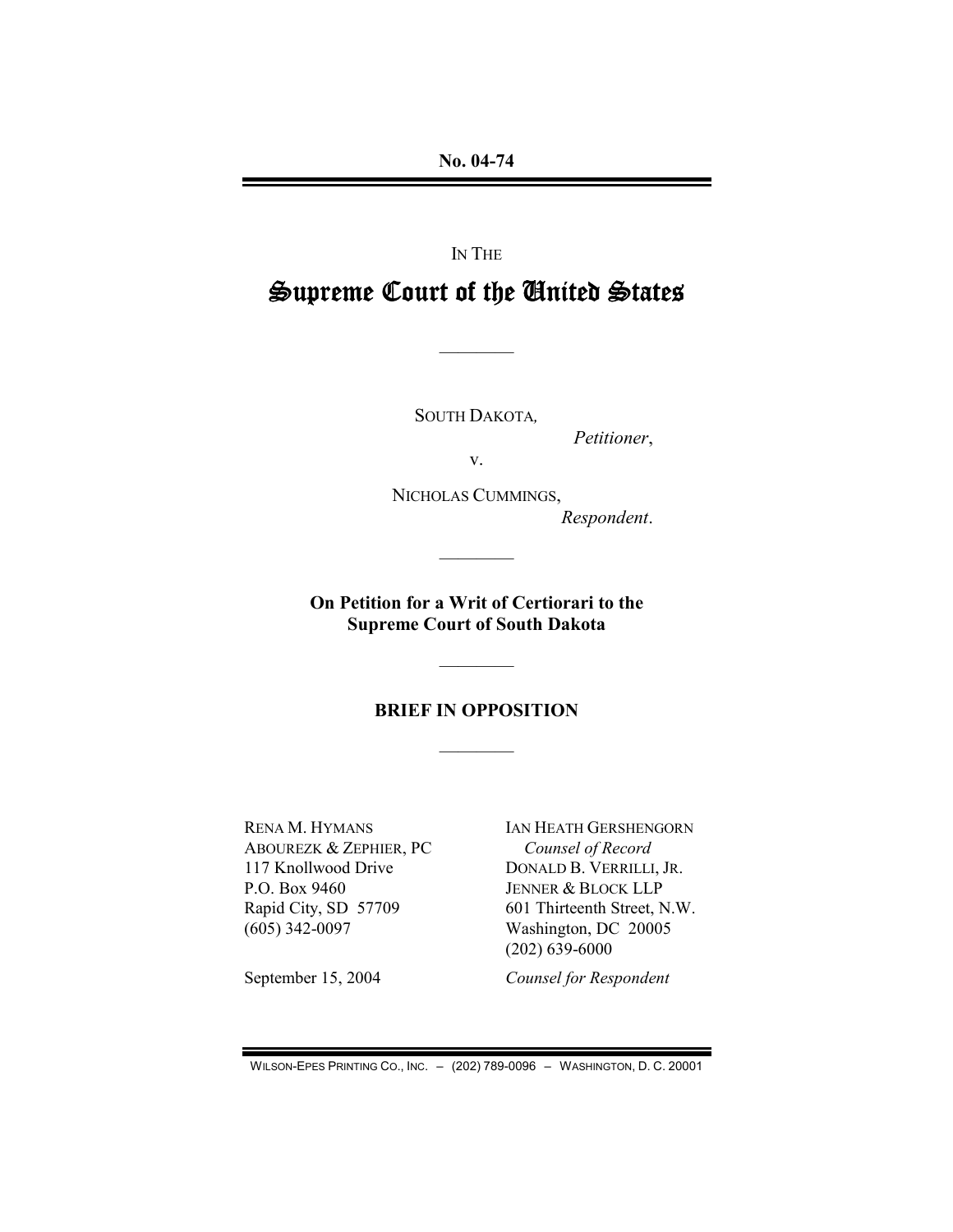## **TABLE OF CONTENTS**

| C. The South Dakota Supreme Court's Decision5 |  |
|-----------------------------------------------|--|
|                                               |  |
|                                               |  |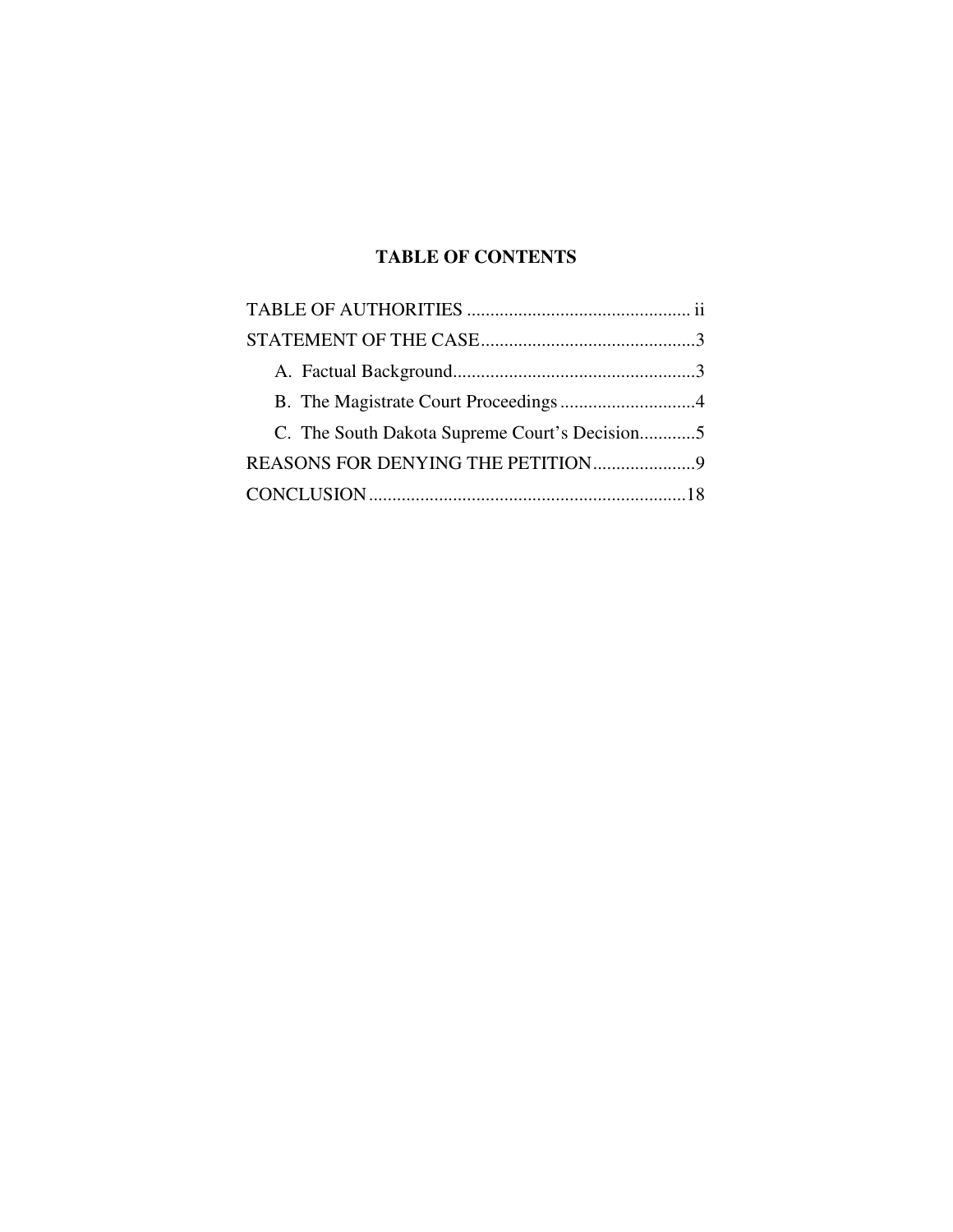## **TABLE OF AUTHORITIES**

## **CASES**

| City of Cut Bank v. Bird, 38 P.3d 804 (Mont. 2001)  16, 17                                           |
|------------------------------------------------------------------------------------------------------|
| Fournier v. Roed, 161 N.W.2d 458 (N.D. 1968) 16                                                      |
|                                                                                                      |
|                                                                                                      |
| Nevada v. Hicks, 533 U.S. 353 (2001) passim                                                          |
| Rosebud Sioux Tribe v. South Dakota, 900 F.2d                                                        |
| South Dakota v. Spotted Horse, 500 U.S. 928                                                          |
| State v. Hook, 476 N.W.2d 565 (N.D. 1991)  16                                                        |
| State v. Lupe, 889 P.2d 4 (Ariz. Ct. App. 1994)  16                                                  |
| State v. Mathews, 986 P.2d 323 (Idaho 1999)  16                                                      |
| State v. Spotted Horse, 462 N.W.2d 463 (S.D.<br>1990), cert. denied, 500 U.S. 928 (1991) 4, 5, 6, 12 |
| Three Affiliated Tribes of the Fort Berthold<br>Reservation v. Wold Engineering, P.C., 467 U.S.      |
| United States v. Patch, 114 F.3d 131 (9th Cir.),                                                     |
| United States v. Santana, 427 U.S. 38 (1976) 15                                                      |
| Washington v. Confederated Bands & Tribes of the<br>Yakima Indian Nation, 439 U.S. 463 (1979)  6     |
| Welsh v. Wisconsin, 466 U.S. 740 (1984) 15                                                           |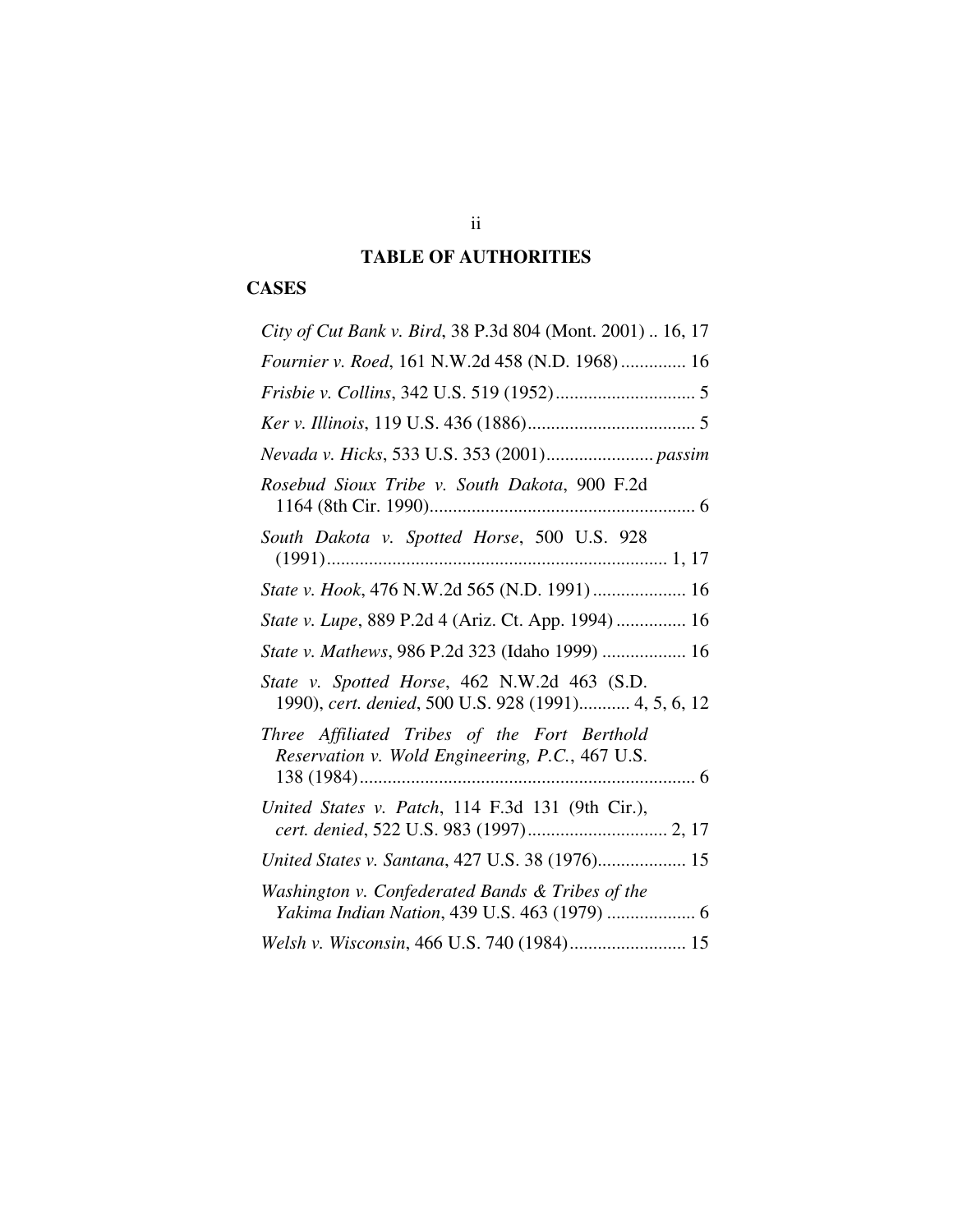## **CONSTITUTIONS, STATUTES AND RULES**

| Act of Aug. 15, 1953, Pub. L. No. 83-280, 67 Stat. |
|----------------------------------------------------|
| Act of June 30, 1948, ch. 759, 62 Stat. 1161  10   |
|                                                    |
|                                                    |
|                                                    |
|                                                    |
|                                                    |
|                                                    |
|                                                    |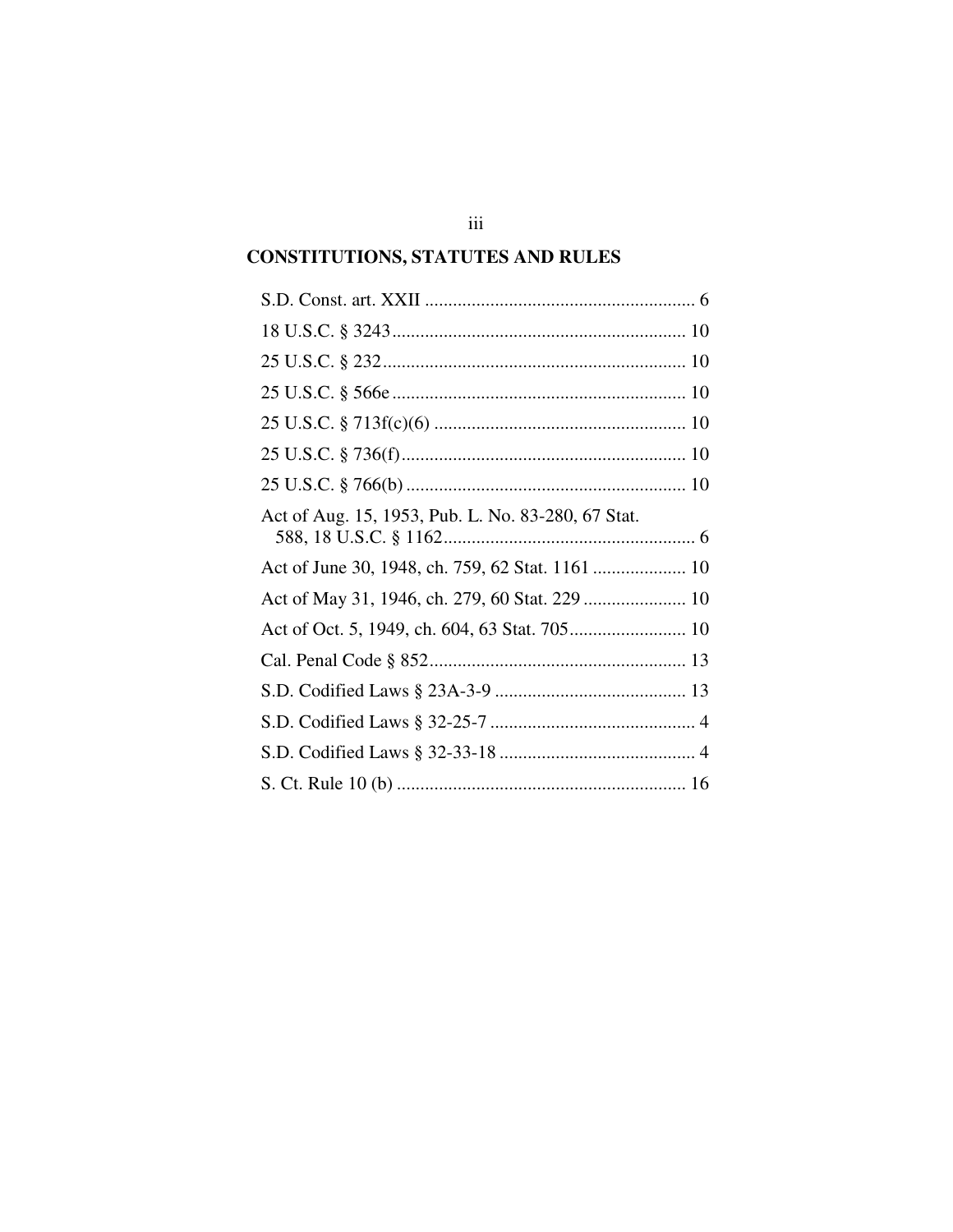## **LAW ENFORCEMENT MATERIALS**

| Cherokee Nation - A Law Enforcement Agreement<br>Between and Among the Cherokee Nation, The<br>United States of America, the State of Oklahoma<br>and its Political Subdivisions, the Various Boards<br>of County Commissioners, and Various Law |
|--------------------------------------------------------------------------------------------------------------------------------------------------------------------------------------------------------------------------------------------------|
| Confederated Tribes of the Umatilla Indian<br>Reservation - Agreement By and Between The<br>Confederated Tribes of the Umatilla Indian<br>Reservation and The State of Oregon Regarding<br>Fresh Pursuit and Extradition (Oct. 7, 1981) 10       |
| Eastern Shoshone and Northern Arapaho Tribes –<br>Law Enforcement Agreement Among the Eastern<br>Shoshone and Northern Arapaho Tribes, City of<br>Riverton (Wyoming), and the Bureau of Indian                                                   |
| Grand Traverse Band – Deputization Agreement<br>Between the Grand Traverse Band of Ottawa and<br>Chippewa Indians and the Sheriff of Leelanau                                                                                                    |
| Three Affiliated Tribes – Memorandum of<br>Understanding Between and Among United<br>States Bureau of Indian Affairs and Three<br>Affiliated Tribes and County of City of New                                                                    |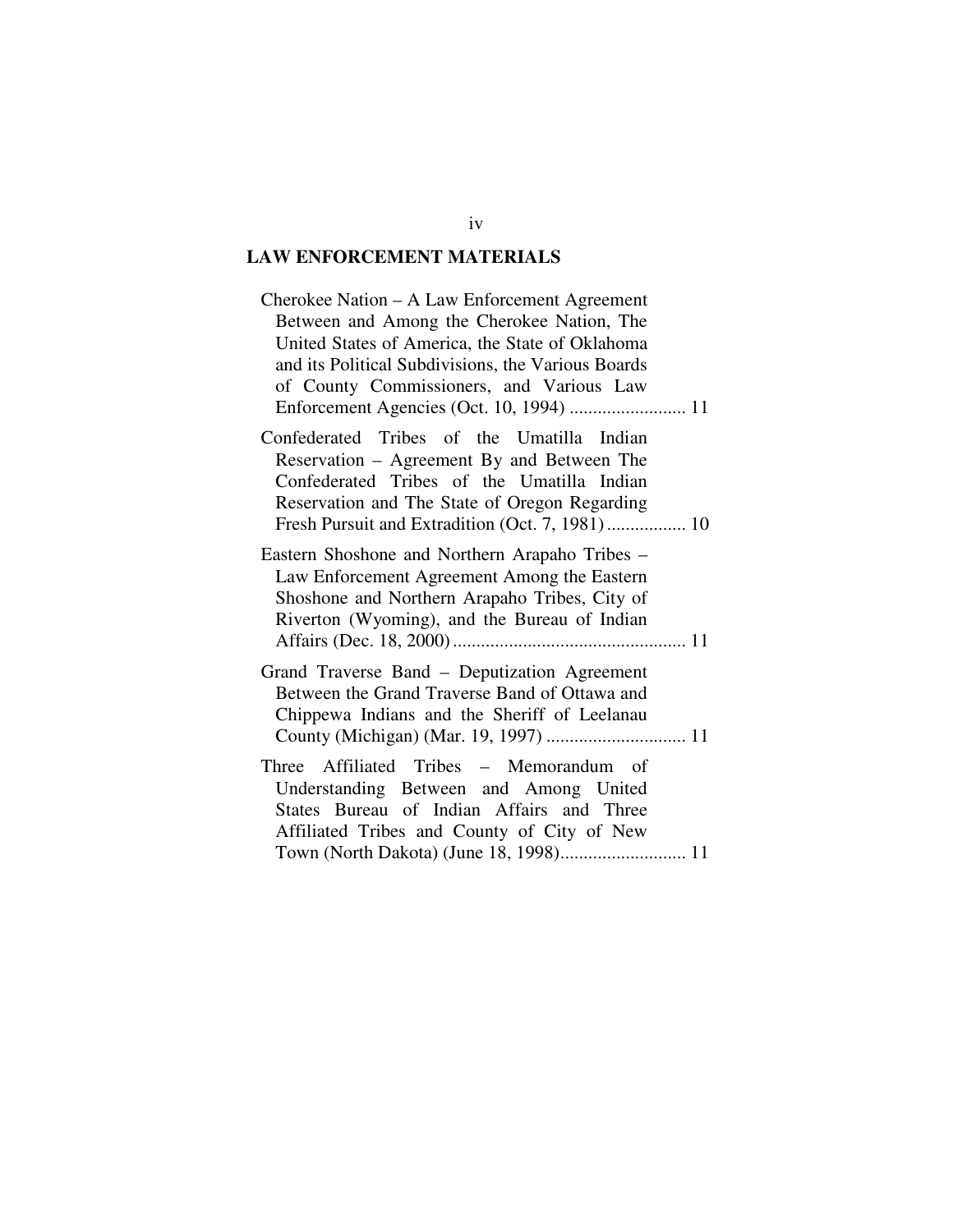| Winnebago Tribe of Nebraska – Cross-         |  |  |  |  |
|----------------------------------------------|--|--|--|--|
| Deputization Agreement By and Between the    |  |  |  |  |
| Bureau of Indian Affairs, the Nebraska State |  |  |  |  |
| Patrol, and the Winnebago Tribe of Nebraska  |  |  |  |  |
|                                              |  |  |  |  |
| www.ncai.org/main/pages/issues/governance/   |  |  |  |  |
|                                              |  |  |  |  |

v

## **MISCELLANEOUS**

| Conference of Western Attorneys General,<br>American Indian Law Deskbook (2d ed. 2004)  11, 12                                                                                              |
|---------------------------------------------------------------------------------------------------------------------------------------------------------------------------------------------|
| 2 Wayne R. LaFave, et al., Criminal Procedure (2d)                                                                                                                                          |
| Douglas R. Nash & Christopher P. Graham, 'The<br>Importance of Being Honest': Exploring the<br>Need for Tribal Court Approval for Search<br>Warrants Executed In Indian Country After State |
| Note, Intergovernmental Compacts in Native<br>American Law: Models for Expanded Usage, 112                                                                                                  |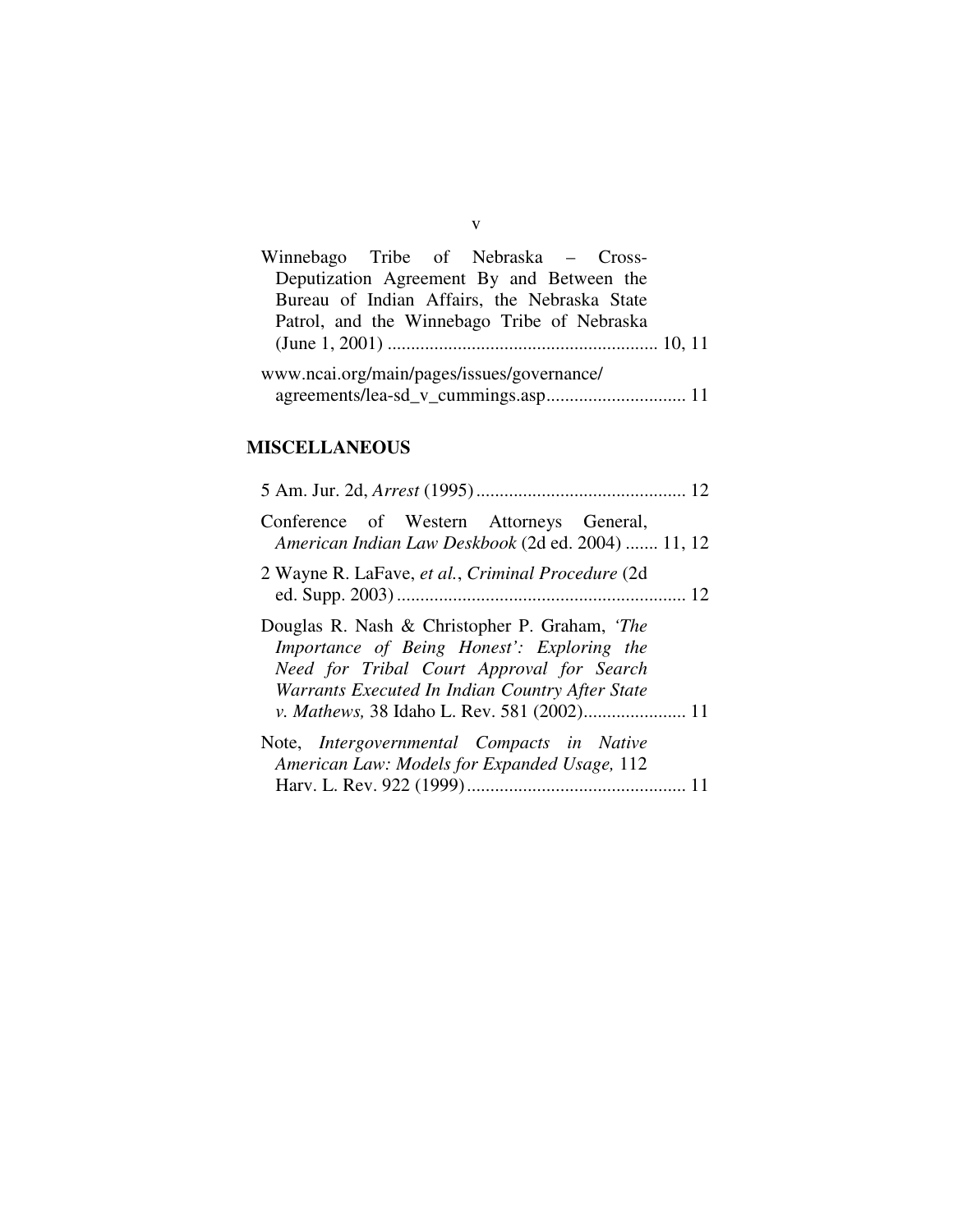## IN THE Supreme Court of the United States

No. 04-74

SOUTH DAKOTA,

*Petitioner*,

v. NICHOLAS CUMMINGS, *Respondent*.

**On Petition for a Writ of Certiorari to the Supreme Court of South Dakota**

### **BRIEF IN OPPOSITION**

The petition for a writ of certiorari should be denied because it presents no issue worthy of this Court's attention. The South Dakota Supreme Court held that a local law enforcement official in fresh pursuit lacked authority to arrest a tribal member on a reservation for a misdemeanor committed off the reservation. That decision made no new law. To the contrary, the South Dakota Supreme Court merely reaffirmed its 1991 decision in *State v. Spotted Horse*, 462 N.W.2d 463 (S.D. 1990), reaching the same result in nearly identical circumstances. The State filed a petition for a writ of certiorari in *Spotted Horse*, and this Court denied review, *see South Dakota v. Spotted Horse*, 500 U.S. 928 (1991), just as the Court did in the other tribal fresh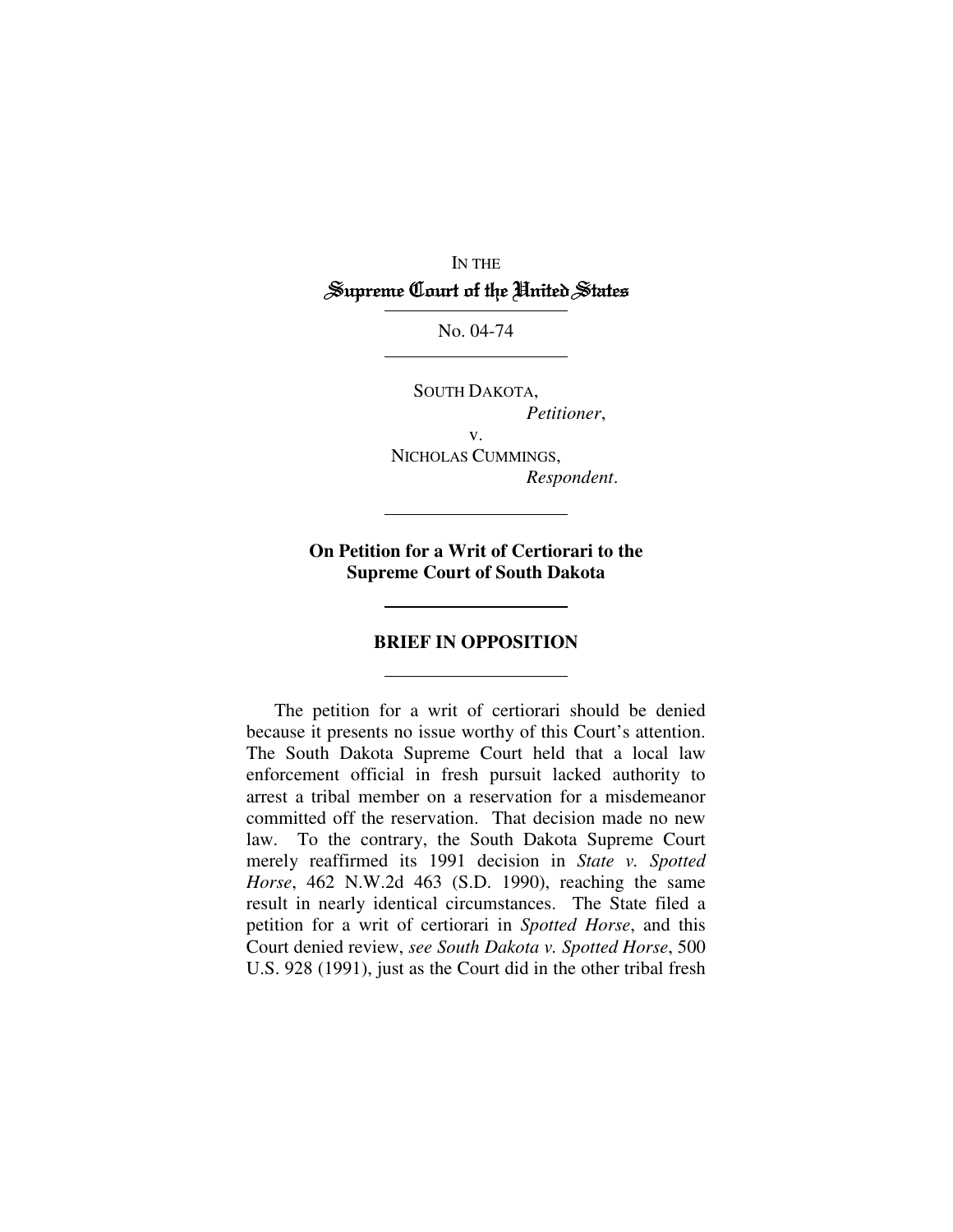pursuit case that it has considered. *See United States v. Patch*, 114 F.3d 131 (9th Cir.), *cert. denied*, 522 U.S. 983 (1997).

The State seeks to manufacture a different result here by recasting the decision below as "contraven[ing] this Court's decision in *Nevada v. Hicks*, 533 U.S. 353 (2001)." Pet. at i (Question Presented). But the South Dakota Supreme Court discussed *Hicks* at great length in its opinion and carefully noted the critical factual distinctions between *Hicks* and the case at hand. The State alleges no split of authority on the applicability of *Hicks* to the fresh pursuit alleged here; indeed, the decision below is the first published decision to address *Hicks* in this context. Review should be denied for that reason alone.

No extraordinary factors justify review despite the absence of a split on the *Hicks* issue presented by the State. As the dearth of published fresh pursuit opinions suggests, the issue arises infrequently, and it will arise even less frequently in light of the vast and growing body of tribalstate law enforcement agreements that expressly permit state officials to enter reservations in fresh pursuit. Intergovernmental agreements such as these have rendered largely academic the issue of a state officer's authority to make fresh pursuit arrests in a neighboring State, and they are increasingly doing the same for a state officer's authority to make fresh pursuit arrests within a reservation. Nor can the State claim that the decision below will cause some new irreparable harm – as noted, the decision below reaffirmed what has been settled law in South Dakota for nearly 15 years, and even with respect to this particular case the State may yet achieve the outcome it seeks – a conviction at trial – without intervention by this Court. Accordingly, the petition should be denied.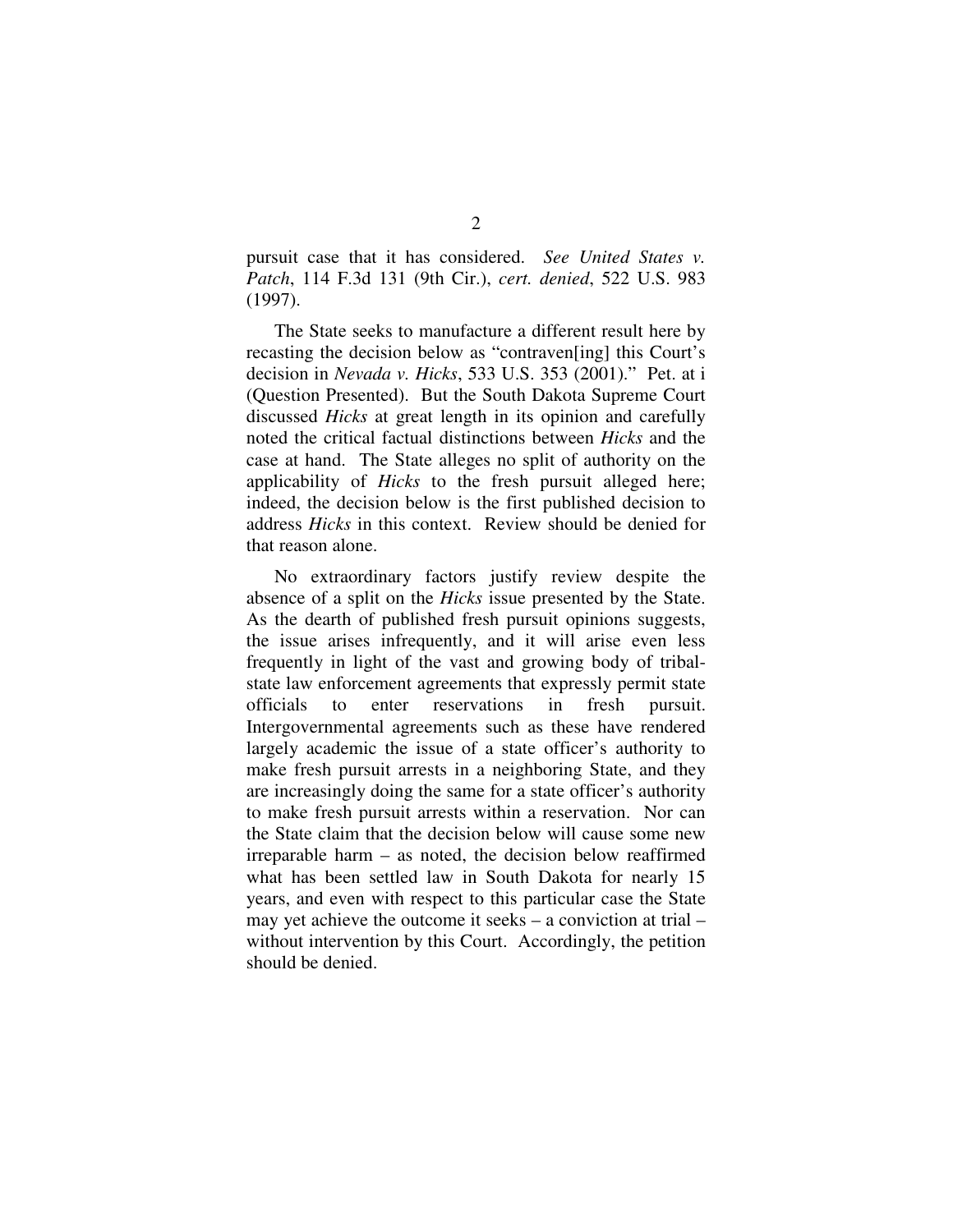### **STATEMENT OF THE CASE**

#### **A. Factual Background**

Respondent Nicholas Cummings is a member of the Oglala Sioux Tribe who resides on the Tribe's Pine Ridge Reservation. The reservation is located entirely within Shannon and Jackson Counties in South Dakota. Fall River County is one of the counties that borders the reservation.

The facts as found by the magistrate court (and left undisturbed by the South Dakota Supreme Court) are as follows. *See generally* Pet. App. 16a-19a (setting forth Magistrate's Findings of Fact). On March 4, 2003, at approximately 6:30 p.m., Deputy Steven McMillin of the Fall River County Sheriff's office was traveling west on a rural, isolated portion of U.S. Highway 18 in Fall River County near the border of the Pine Ridge Reservation when he observed Mr. Cummings traveling east toward the reservation. Deputy McMillin indicated that Mr. Cummings was traveling at 71 miles per hour in a 65 mile per hour zone.

The deputy turned his vehicle around and began following Mr. Cummings. While still in Fall River County, the deputy observed the vehicle cross the yellow line on the hilly and winding road by a "small margin of less than one foot." Pet. App. 17a, ¶ 10. The deputy activated his lights and siren. Mr. Cummings did not pull over and instead continued east on Highway 18. Less than two miles after Deputy McMillin activated his siren, Mr. Cummings crossed out of Fall River County and onto the Pine Ridge Reservation in Shannon County. Deputy McMillin followed Mr. Cummings onto the reservation. He did not seek or have permission from the dispatch for the Oglala Sioux Tribe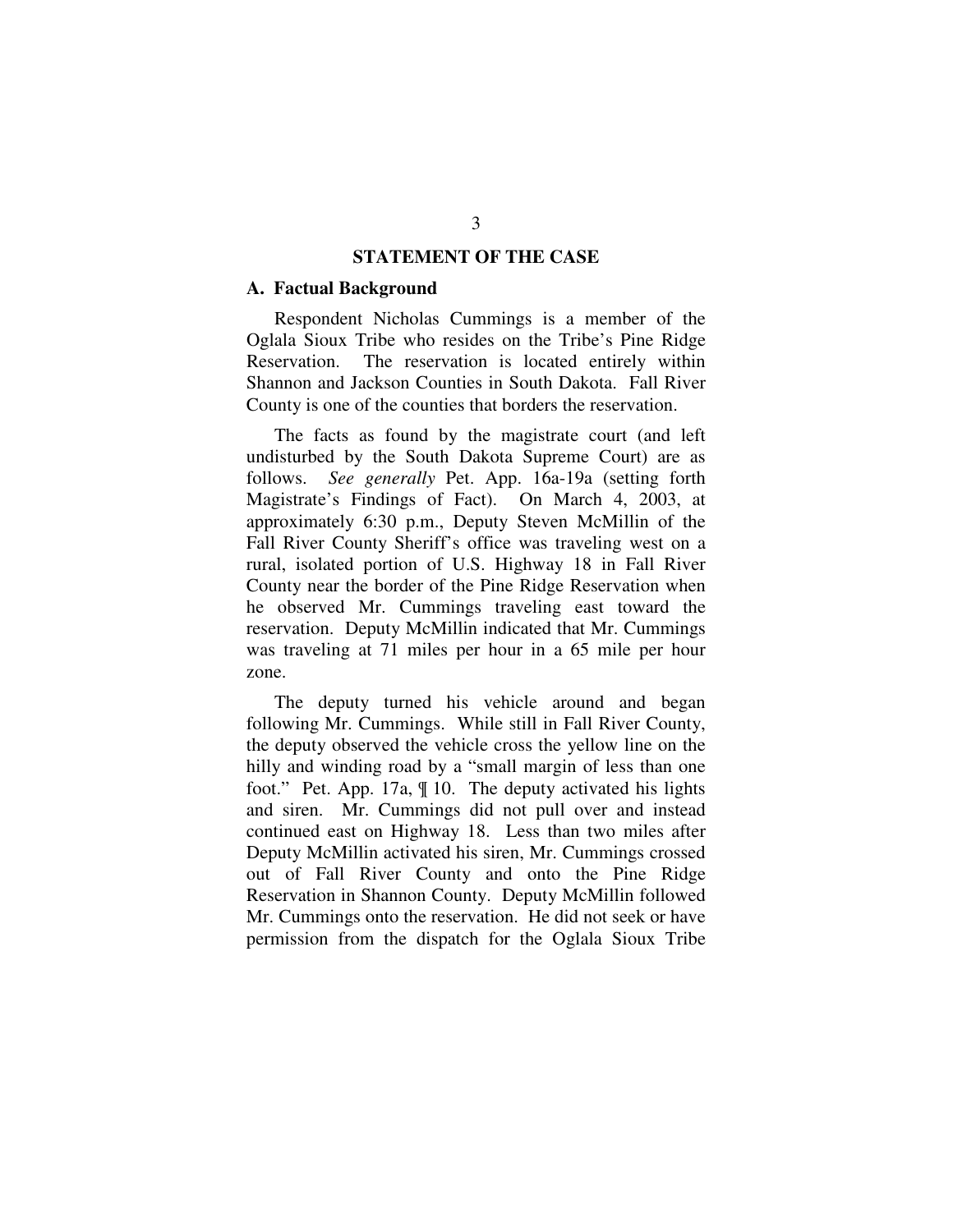Department of Public Safety or any other Oglala official to enter the reservation.

Shortly after entering the reservation, Mr. Cummings stopped his car alongside the highway. Deputy McMillin ordered Mr. Cummings out of the car at gun point and forced him to kneel on the ground. Mr. Cummings complied and was initially placed in handcuffs, although the handcuffs were later removed. Deputy McMillin testified that he then asked Mr. Cummings to step inside the patrol car.

After Mr. Cummings had entered the car, but before any *Miranda* warnings were given, Deputy McMillin conducted a field interview with Mr. Cummings, which was captured on audiotape. In that interview, Mr. Cummings admitted that he had consumed four beers, Pet. App. 39a, and he refused any field sobriety tests. Mr. Cummings steadfastly denied, however, that he had seen the lights on Deputy McMillin's police car before entering the reservation.

Tribal officers then arrived on the scene, and they placed Mr. Cummings under arrest.

### **B. The Magistrate Court Proceedings**

Mr. Cummings was charged in state court with speeding under S.D. Codified Laws 32-25-7 and eluding a police officer under S.D. Codified Laws 32-33-18, both misdemeanors under South Dakota law. Mr. Cummings was not charged under state law for any alcohol-related offense.

Prior to trial, Mr. Cummings moved to suppress the information gathered in the field interview. Following a hearing at which Deputy McMillin was the principal witness, the magistrate court granted the motion to suppress.

The court recognized that its decision was controlled by *State v. Spotted Horse*, 462 N.W.2d 463 (S.D. 1990), a "case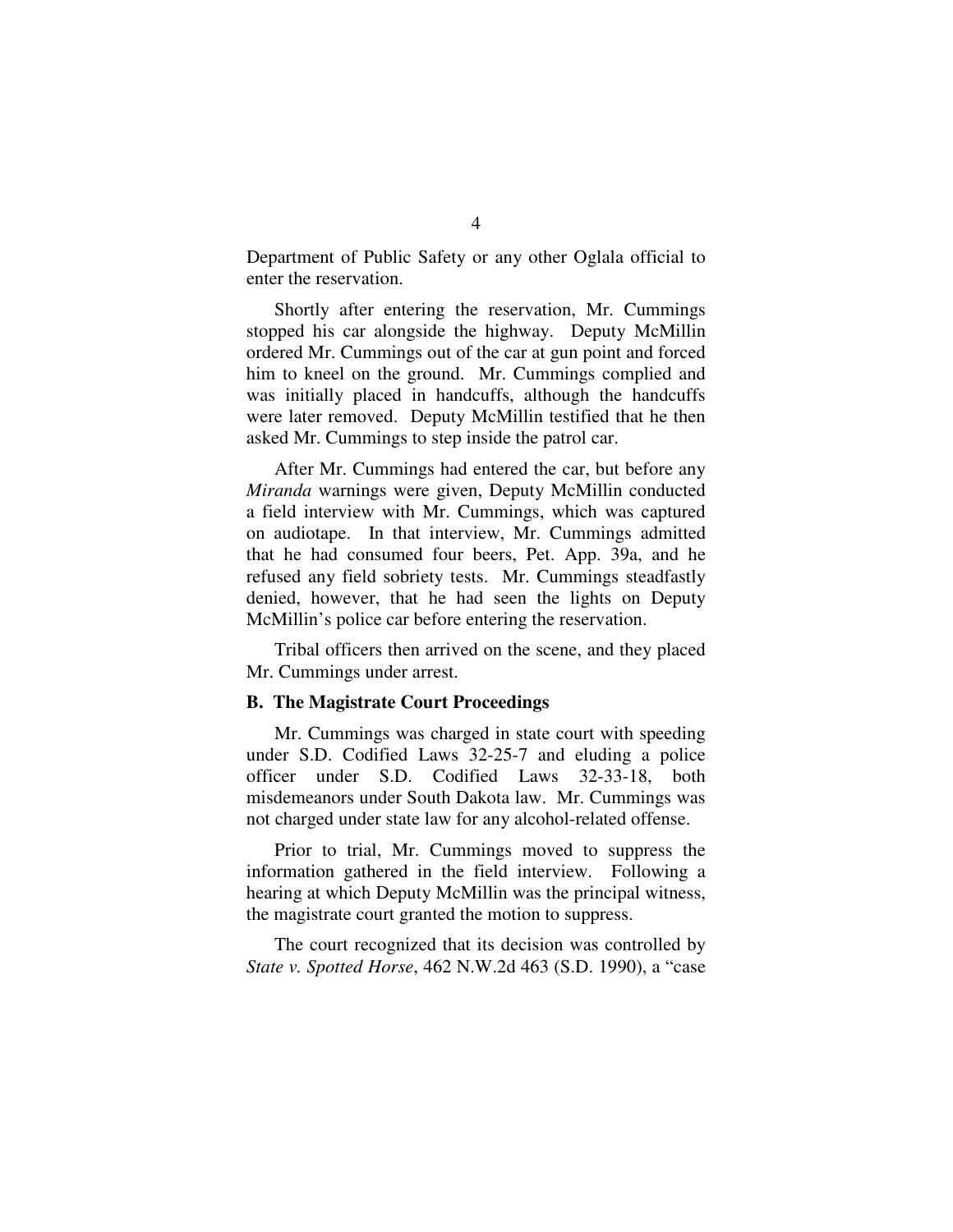with facts substantially similar to the case currently before this Court." Pet. App. 21a, ¶ 7. The court noted that, in *Spotted Horse*, the South Dakota Supreme Court had held that "an arrest or search effectuated by [a] non-tribal law enforcement officer within the exterior boundaries of an Indian reservation was illegal," and that the "remedy for such a search and seizure was the suppression of evidence obtained by the illegal arrest and detention of the Defendant." *Id.* (citing *Spotted Horse*, 462 N.W.2d at 469). Accordingly, the magistrate court excluded all evidence gathered by Deputy McMillin after he entered the Pine Ridge Indian Reservation. *See id.* at 22a, ¶ 9.

#### **C. The South Dakota Supreme Court's Decision**

The South Dakota Supreme Court granted the State's request for a discretionary, interlocutory appeal to consider whether *Spotted Horse* remained good law, and the court unanimously affirmed the magistrate court's decision.

At the outset, the state Supreme Court noted that nothing in *Spotted Horse* affected the authority of the State to *try* an Indian who had been arrested illegally; indeed, in *Spotted Horse* itself, the South Dakota Supreme Court had relied on the so-called "*Ker-Frisbie* doctrine" and had affirmed the defendant's conviction.  $462$  N.W.2d at  $467-68$ <sup>1</sup>

The court then turned to the suppression issue that was the principal subject of the State's appeal. The court noted that the decision in *Spotted Horse* was based primarily on the State's lack of jurisdiction over Indian reservations, and in particular on South Dakota's failure to take advantage of the

<sup>1</sup> Under the doctrine articulated in *Ker v. Illinois*, 119 U.S. 436 (1886), and *Frisbie v. Collins*, 342 U.S. 519 (1952), an illegal arrest does not generally affect the jurisdiction of a court to try the defendant.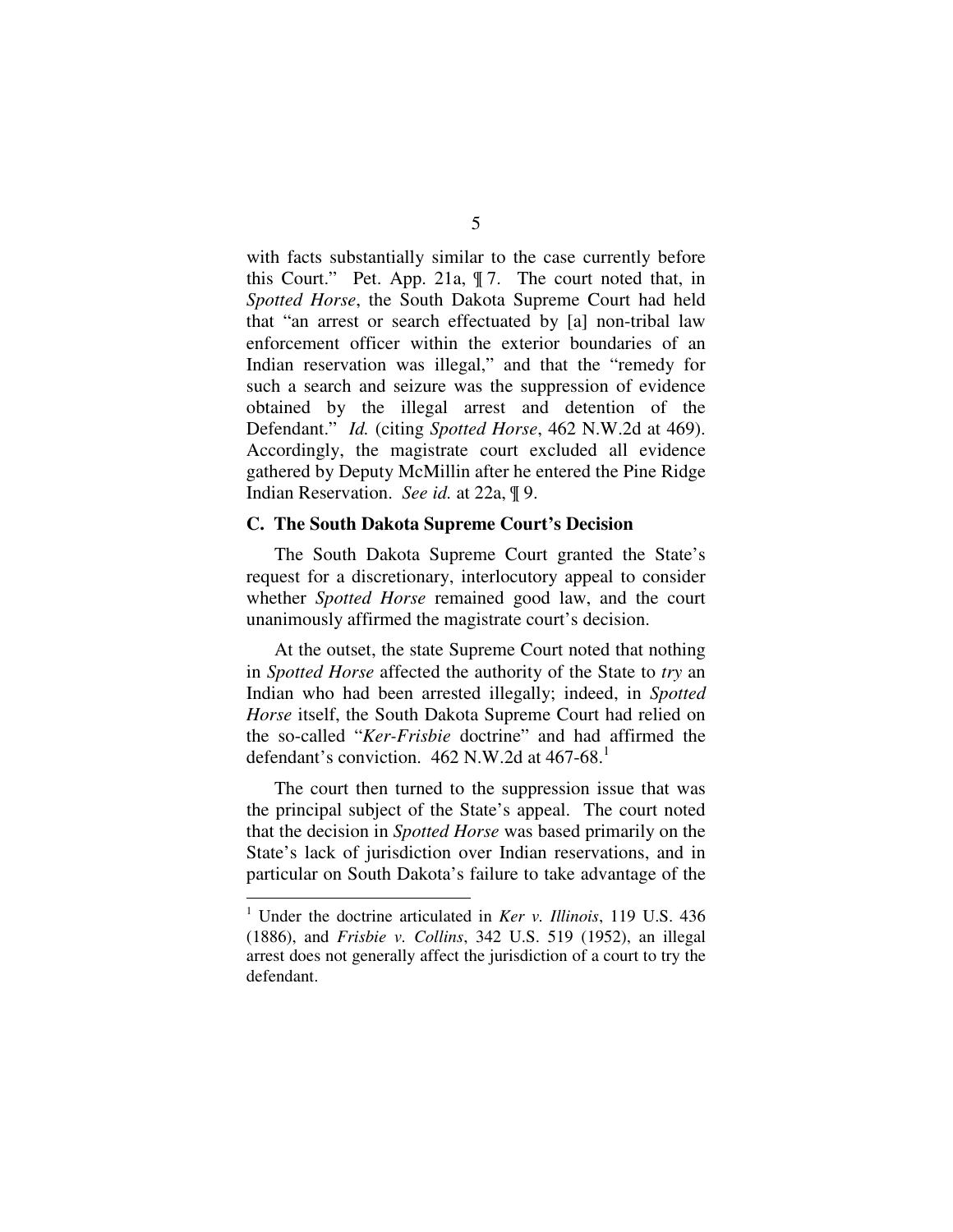route established by Congress – through "Public Law 280" – for asserting jurisdiction over such reservations.<sup>2</sup> As the court explained below, "[u]nder Public Law 280, . . . states which had constitutions or statutes disclaiming jurisdiction over Indian Country were given statutory power to assume and exercise civil and criminal jurisdiction over reservations." Pet. App. 4a; *see also Spotted Horse*, 462 N.W.2d at 467. South Dakota was such a "'disclaimer state.'" Pet. App. 4a (citing S.D. Const. art. XXII); *see also Spotted Horse*, 462 N.W.2d at 467. South Dakota, however, refused to assume the full jurisdiction that Congress offered and instead sought to assume only "partial jurisdiction" over certain state highways. Both the U.S. Court of Appeals for the Eighth Circuit and the South Dakota Supreme Court held that the effort to assert partial jurisdiction was invalid. Pet. App. 4a-5a (citing *Rosebud Sioux Tribe v. South Dakota*, 900 F.2d 1164 (8th Cir. 1990), and *Spotted Horse*, 462 N.W.2d at 467). South Dakota thus lacked jurisdiction over the Indian reservations within its borders, and, "[s]ince the State had no jurisdiction on the reservation, ... [South Dakota's] fresh

<sup>&</sup>lt;sup>2</sup> Public Law 280 – as the Act of Aug. 15, 1953, Pub. L. No. 83-280, 67 Stat. 588, 18 U.S.C. § 1162 is commonly called – gave five States (a sixth was added in 1958) civil and criminal jurisdiction over Indian country and allowed other States to assume jurisdiction over Indian country if they so chose. *See generally Three Affiliated Tribes of the Fort Berthold Reservation v. Wold Eng'g, P.C.*, 467 U.S. 138, 143 (1984). Several States successfully assumed jurisdiction over all or part of Indian country. *See, e.g.*, *Washington v. Confederated Bands & Tribes of the Yakima Indian Nation*, 439 U.S. 463 (1979). In 1968, Congress amended Public Law 280 to require tribal consent prior to any further assumptions of jurisdiction. *See Three Affiliated Tribes*, 467 U.S. at 143.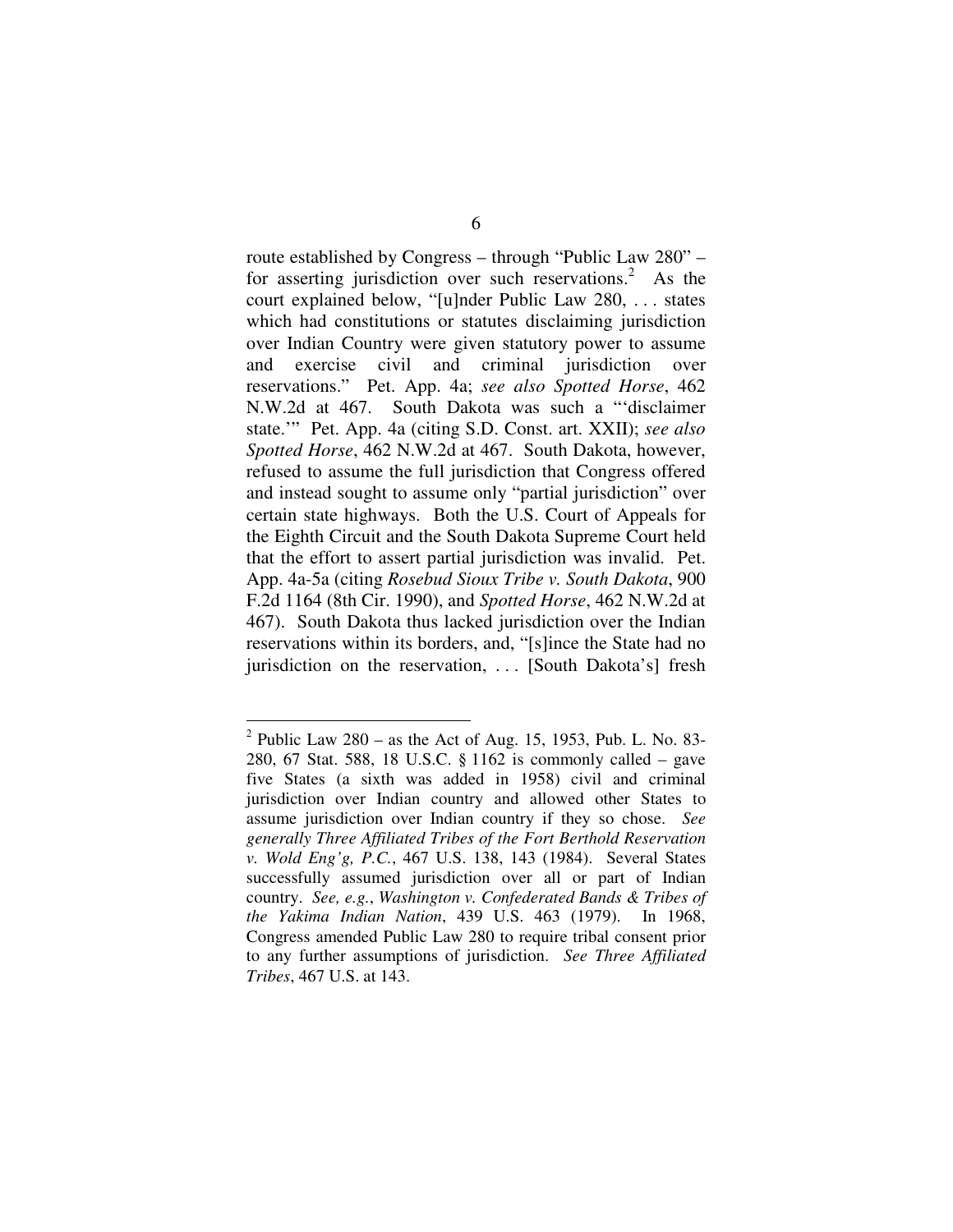pursuit statute 'could not reach onto the reservation' and the arrest of Spotted Horse was illegal." Pet. App. 5a.

The South Dakota Supreme Court then considered whether this Court's decision in *Nevada v. Hicks*, 533 U.S. 353 (2001), required a different result. After a careful and thorough discussion of *Hicks*, *see* Pet. App. 6a-11a, the court concluded that it did not.

The court noted that *Hicks* involved a fundamentally different issue. In *Hicks*, the Tribe had attempted to assert civil jurisdiction over a § 1983 action brought by a tribal member seeking to hold a non-Indian state officer liable for executing a search warrant issued by state court and consented to by the Tribe. Here, in contrast, it was the State that was seeking to "extend its jurisdiction into the boundaries of the Tribe's Reservation without consent of the Tribe or a tribal-state compact allowing such jurisdiction." Pet. App. 7a. In other words, *Hicks* involved tribal sovereignty invoked as "a sword against state officers," whereas here tribal sovereignty was invoked "as a shield to protect the Tribe's sovereignty from incursions by the State." *Id.*

The state Supreme Court noted that the opinions in *Hicks* reinforced the narrow scope of this Court's decision. Thus, the opinion for the Court noted that its holding was "limited to the question of tribal-court jurisdiction over state officers enforcing state law," 533 U.S. at 358 n.2, a point echoed by the concurrences of Justice Souter (joined by Justices Kennedy and Thomas), *see id.* at 376 (Souter, J., concurring), and Justice Ginsburg, *see id.* at 386 (Ginsburg, J. concurring). The South Dakota majority also noted that Justice Souter, although expressly joining the Court's opinion, noted that he would have reached the Court's opinion "by a different route," one that did not involve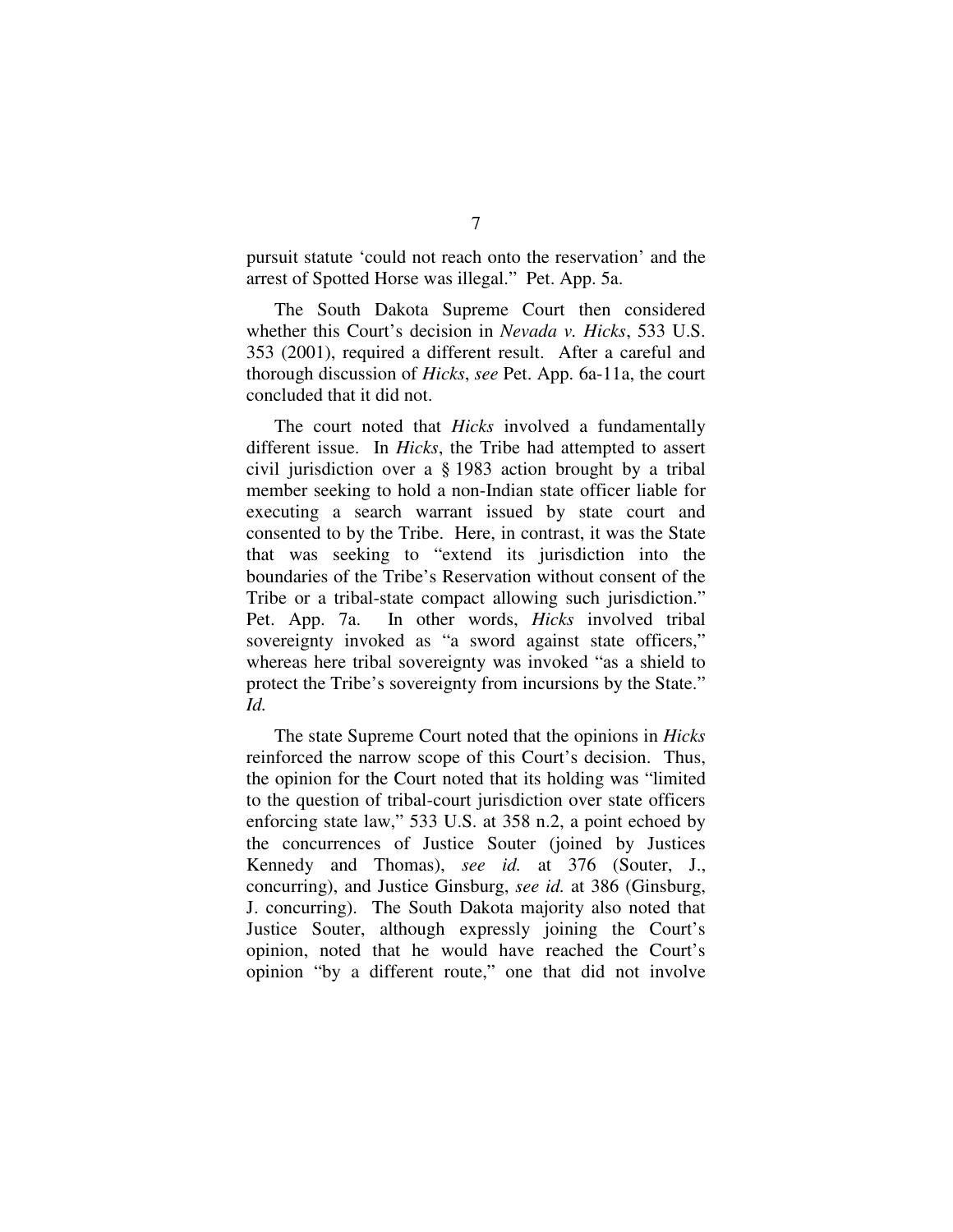consideration of the criminal jurisdictional issues. 533 U.S. at 375 (Souter, J., concurring).

The South Dakota Supreme Court also placed substantial emphasis on the State's failure to assert jurisdiction under Public Law 280. The state court noted that "our State never effectively asserted jurisdiction over the reservations in South Dakota." Pet. App. 9a. The court found it "difficult to maintain the proposition that the State, after having failed to effectively assert jurisdiction when given the opportunity by Congress, now suddenly gains that jurisdiction through no action of the State or the Tribe." *Id.*

Finally, even setting aside that *Hicks* was principally a decision about the jurisdiction of tribal courts, the South Dakota Supreme Court noted that *Hicks* was still not controlling, because the state officers in *Hicks* had obtained consent from the tribal court before entering the reservation, and the officers acted pursuant to a warrant issued by the state court. *Hicks* thus did not resolve whether the same result was required for a state officer who, in fresh pursuit of a misdemeanant, enters a reservation "without tribal permission or a warrant." Pet. App. 10a.

Justice Zinter concurred. Although disagreeing with any suggestion in the majority's opinion that Justice Scalia's opinion in *Hicks* did not speak for a majority of the Justices, he "join[ed] the Court because of the fundamental distinction between *Hicks*'s core issue of *tribal* jurisdiction over *non*members and *Spotted Horse's* core issue of state criminal jurisdiction over *tribal* members." Pet. App. 14a (Zinter, J., concurring) (emphasis in original).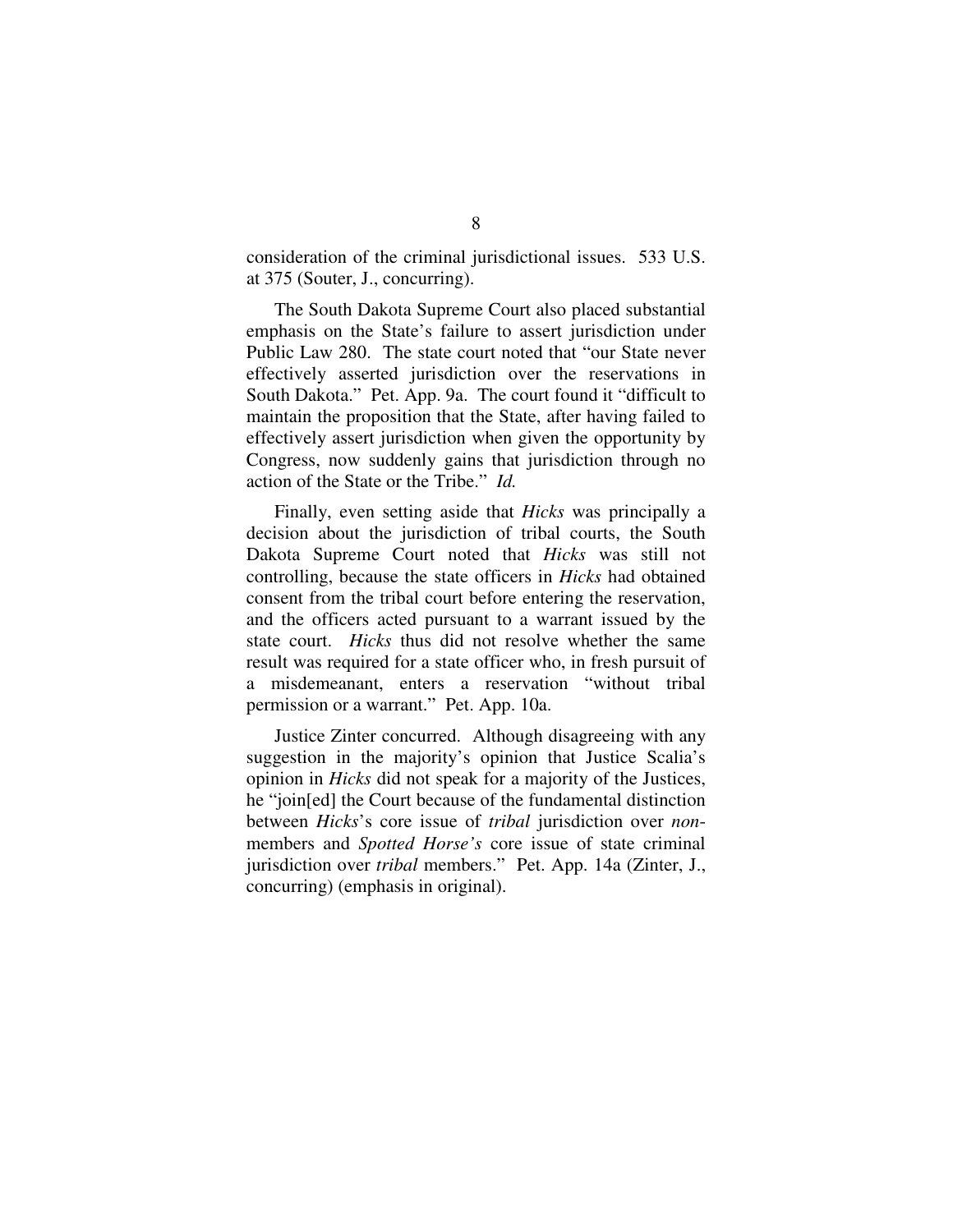### **REASONS FOR DENYING THE PETITION**

1. The decision below presents no issue worthy of this Court's attention. The State's principal contention is that the decision below "contravened this Court's decision in *Nevada v. Hicks*, 533 U.S. 353 (2001)." Pet. at i. The State, however, does not even allege a split on the applicability of *Hicks* to fresh pursuit cases; nor could the State do so. The decision of the South Dakota Supreme Court is the first to address the implications of *Hicks* in this context.

Nor is this a situation in which the state court ignored relevant law from this Court. To the contrary, the South Dakota Supreme Court devoted the majority of its opinion to a careful analysis of *Hicks* to determine whether *Hicks* required an overruling of the South Dakota Supreme Court's 1990 decision in *Spotted Horse*. Both the majority and the concurrence identified specific reasons for believing that *Hicks* did not control, and all five Justices agreed that *Hicks* was distinguishable. *See* Pet. App. 6a-11a; *id.* at 14a (Zinter, J., concurring). The State's contention that the South Dakota Supreme Court defied *Hicks* is simply an overblown plea for error correction. As this Court is well aware, such pleas are not typically a basis for granting review.

2. Review of the State's plea for error correction is particularly unwarranted here. Congress provided a mechanism for the State to assert the sort of jurisdiction that the State seeks here when it enacted Public Law 280. No one contests that if the State had validly assumed jurisdiction over Indian country under Public Law 280, the State would have authority to make a fresh pursuit arrest such as that at issue here. South Dakota steadfastly refused, however, to accept jurisdiction on the terms Congress offered. The State's plea now for assistance from this Court is thus mistimed and misplaced.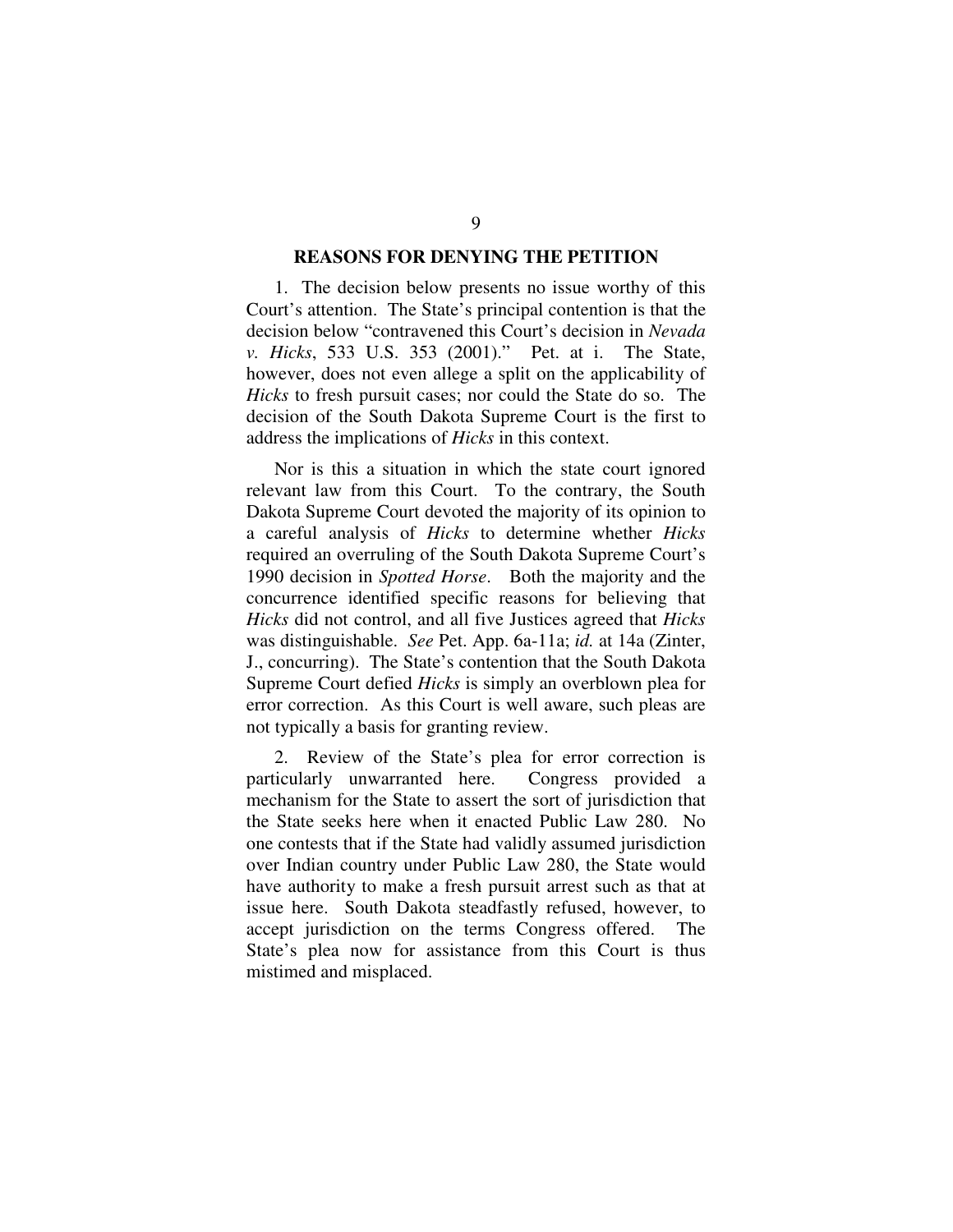Moreover, Congress, which has ultimate authority to define the scope of criminal jurisdiction in Indian country, has not seen fit to disturb the result in *Spotted Horse* over the past 14 years. As Public Law 280 and numerous reservationspecific statutes demonstrate,<sup>3</sup> Congress has not hesitated to define jurisdictional boundaries in Indian country when it thought such definition appropriate. Congress's inaction in the face of *Spotted Horse* thus speaks volumes.

Review is also inappropriate because the issue of fresh pursuit onto Indian reservations is becoming ever less important due to the presence of agreements between States and Tribes to address precisely this issue. Over the past decade, scores of Tribes have reached agreement with state and local authorities to address fresh pursuit issues. 4 *See*

<sup>3</sup> *See, e.g.*, 25 U.S.C. § 713f(c)(6) (granting state criminal jurisdiction over Confederated Tribes of the Grand Ronde Community of Oregon); 25 U.S.C. § 766(b) (granting the State criminal jurisdiction over Paiute Indians of Utah); 25 U.S.C. § 232 (granting the State criminal jurisdiction over all reservations in New York); Act of October 5, 1949, ch. 604, 63 Stat. 705 (granting jurisdiction over the Agua Caliente Reservation to California); Act of June 30, 1948, ch. 759, 62 Stat. 1161 (granting criminal jurisdiction over Sac & Fox Reservation to Iowa); 18 U.S.C. § 3243 (granting criminal jurisdiction over all reservations to Kansas); Act of May 31, 1946, ch. 279, 60 Stat. 229 (granting criminal jurisdiction over Devil's Lake Reservation to North Dakota); 25 U.S.C. § 736(f) (granting Texas full criminal jurisdiction within the boundaries of the federal reservations reestablished by the Act); 25 U.S.C. § 566e (specifying that Oregon has jurisdiction over the restored Klamath Indian Tribe).

<sup>4</sup> *See, e.g.*, Agreement By and Between the Confederated Tribes of the Umatilla Indian Reservation and the State of Oregon Regarding Fresh Pursuit and Extradition, art. I (Oct. 7, 1981); Cross-Deputization Agreement By and Between the Bureau of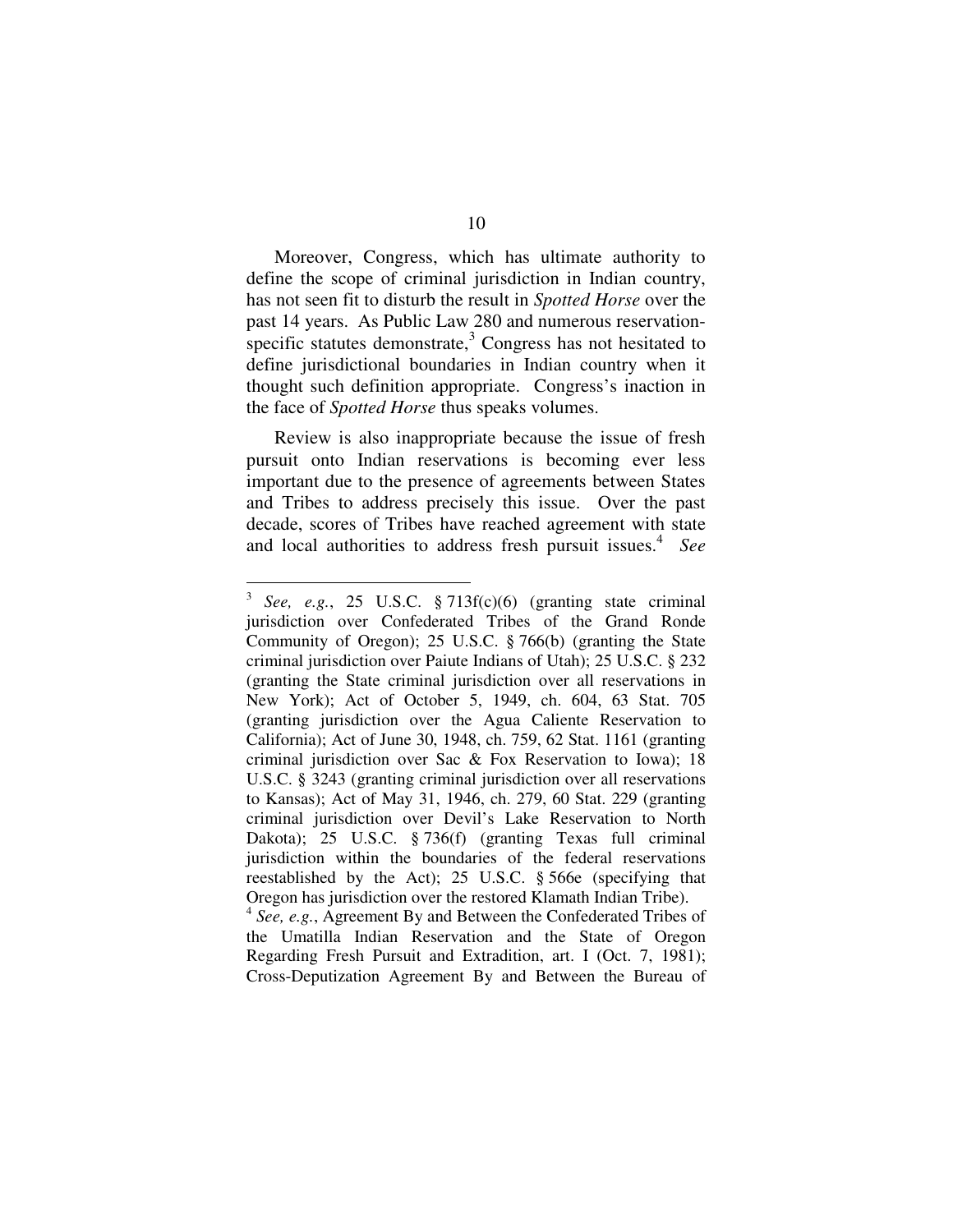*generally Hicks*, 533 U.S. at 393 (noting the "host of cooperative agreements between tribes and state authorities . . . to provide law enforcement") (O'Connor, J., concurring); Douglas R. Nash & Christopher P. Graham, *'The Importance of Being Honest': Exploring the Need for Tribal Court Approval for Search Warrants Executed In Indian Country After* State v. Mathews*,* 38 Idaho L. Rev. 581, 593 (2002) (observing that "tribes and states have . . . negotiated numerous cooperative agreements in critical areas of law enforcement"); Note, *Intergovernmental Compacts in Native American Law: Models for Expanded Usage,* 112 Harv. L. Rev. 922, 927 (1999). The existence of such agreements may well explain the dearth of litigated fresh pursuit cases, *see* Conference of Western Attorneys General, *American Indian Law Deskbook* 105 (2d ed. 1998) (noting that the "issue of fresh pursuit of tribal members onto their reservations has received spare judicial attention"), and it

Indian Affairs, the Nebraska State Patrol, and the Winnebago Tribe of Nebraska, section 1 (June 1, 2001); Memorandum of Understanding Between and Among United States Bureau of Indian Affairs and Three Affiliated Tribes and City of New Town (North Dakota) (June 18, 1998); A Law Enforcement Agreement Between and Among the Cherokee Nation, the United States of America, the State of Oklahoma and its Political Subdivisions, the Various Boards of County Commissioners, and Various Law Enforcement Agencies, section 4 (Oct. 10, 1994); Deputization Agreement Between the Grand Traverse Band of Ottawa and Chippewa Indians and the Sheriff of Leelanau County (Michigan), section 3 (Mar. 19, 1997); Law Enforcement Agreement Among the Eastern Shoshone and Northern Arapaho Tribes, the City of Riverton (Wyoming), and the Bureau of Indian Affairs, ¶ 10 (Dec. 18, 2000). *See* www.ncai.org/main/pages/issues/governance/ agreements/lea-sd\_v\_cummings.asp (posting agreements cited here).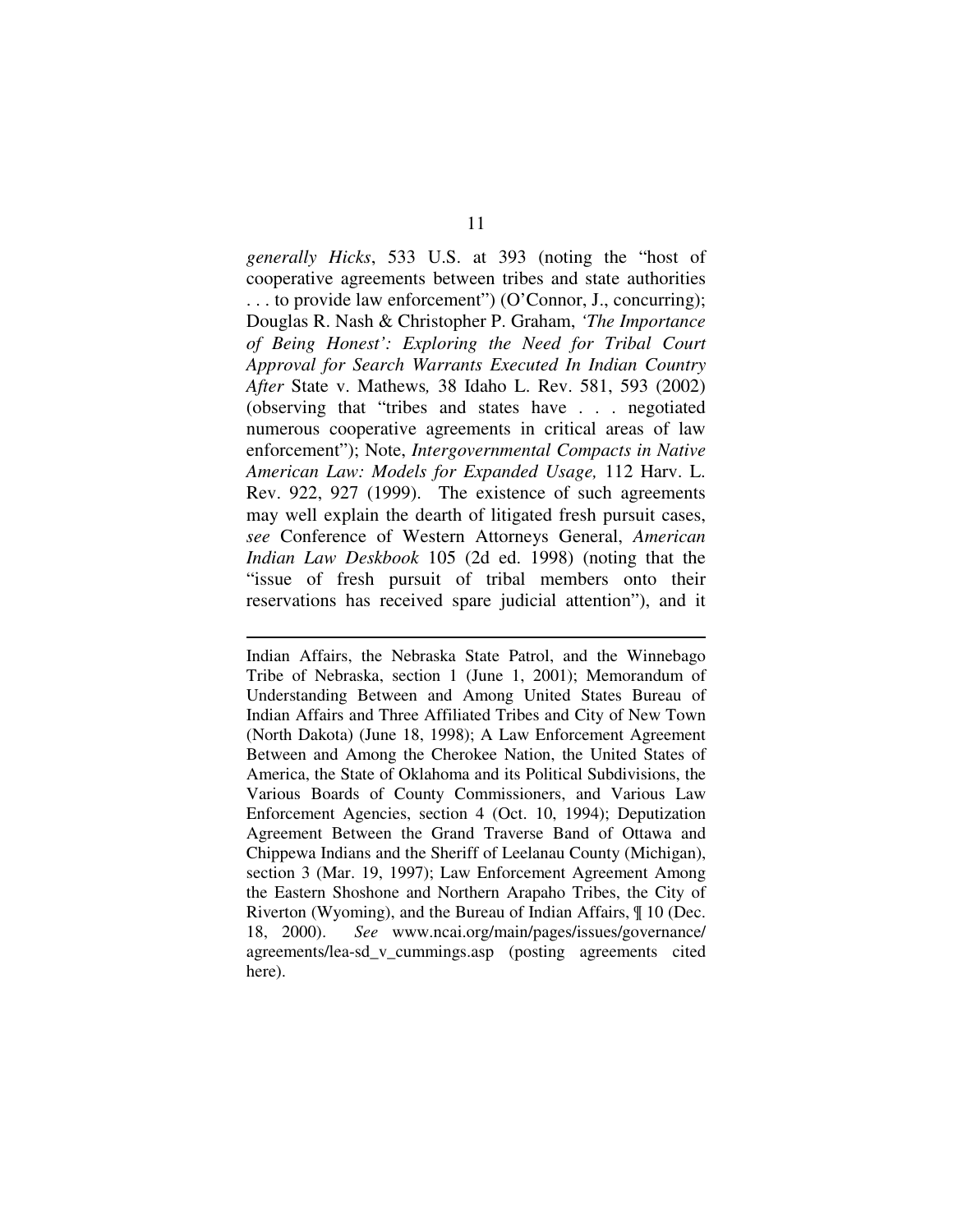highlights the lack of any compelling need for intervention by this Court.

Such agreements are also the most appropriate way to resolve these intergovernmental disputes. Law enforcement agreements reflect the mutual interest that Tribes and States have in ensuring effective law enforcement both inside and outside Indian country, and they do so in a way that respects the sovereign status of each party. As even the state Attorneys General have recognized, "[r]egardless of the precise jurisdictional contours in hot pursuit, extradition, or on-reservation arrest matters, these are areas where mutual assistance agreements between states, tribes, and the United States . . . seem particularly worthwhile, since each government has a common interest in ensuring that their respective criminal justice systems work harmoniously." Conference of Western Attorneys General, *American Indian Law Deskbook* at 105; *see also Spotted Horse*, 462 N.W.2d at 469 (noting the interests of "Indians and non-Indians alike" in reaching agreements to resolve these issues).

Indeed, intergovernmental agreements are precisely the way that States have resolved the jurisdictional issues arising from fresh pursuit arrests across state lines. At common law, an officer from one State lacked authority to enter and make an arrest in another State for a misdemeanor (such as the one at issue here), *see, e.g.*, 2 Wayne R. LaFave, *et al.*, *Criminal Procedure* § 3.5(a), at 22 (2d ed. Supp. 2003) ("At common law, a law enforcement officer did not have authority to arrest in another state, although an exception to this rule existed where the officer was in 'fresh pursuit' of one who had committed a felony") (citation omitted); 5 Am. Jur. 2d, *Arrest* § 72 (1995), and even fresh pursuit arrests for felonies (which were permissible at common law) were a potential source of tension between sovereigns. States thus have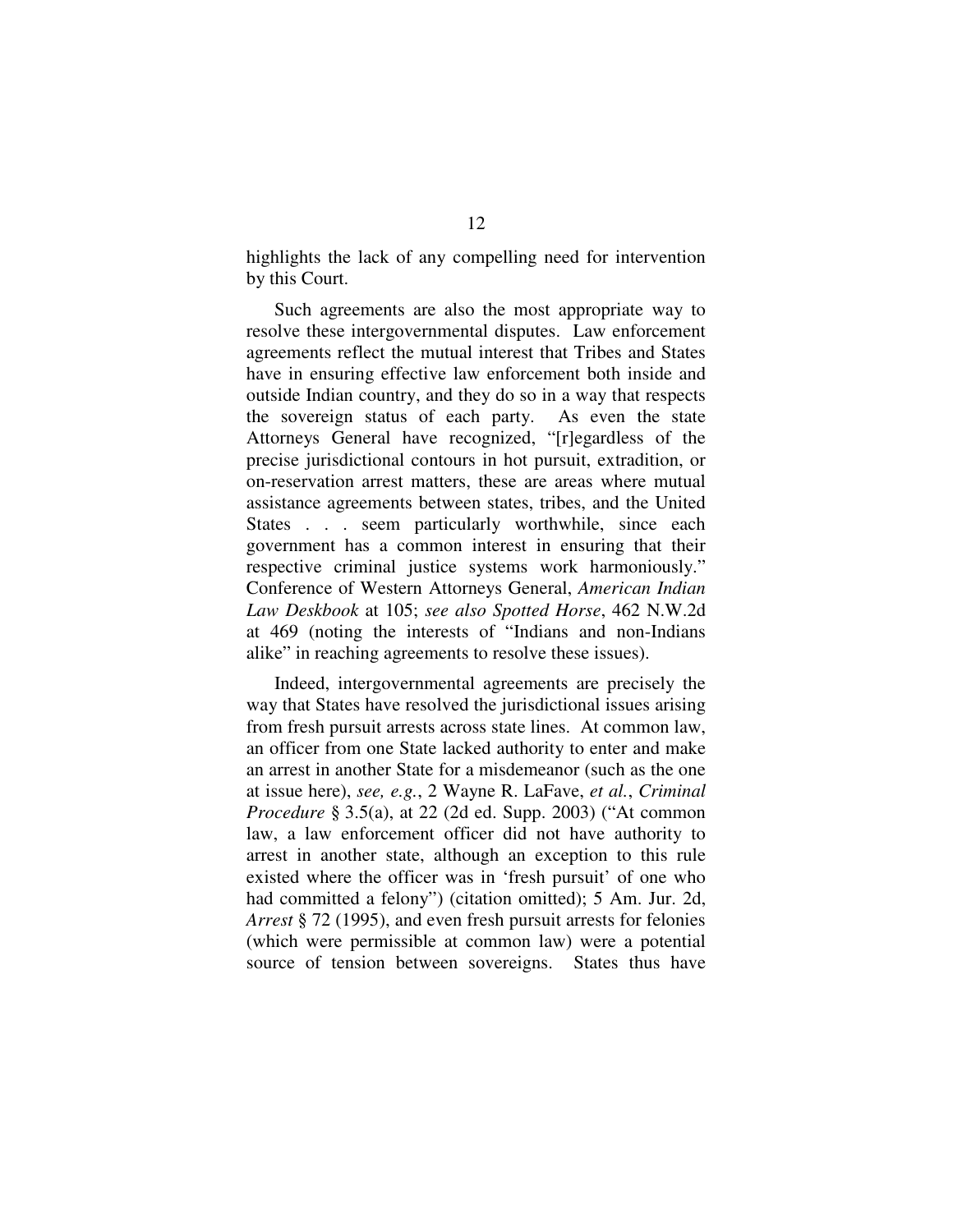uniformly entered agreements and enacted legislation to allow officers from other States to enter when in fresh pursuit. *See, e.g.*, S.D. Codified Laws 23A-3-9 (granting authority to out-of-state officers to make misdemeanor fresh pursuit arrests in South Dakota); Cal. Penal Code § 852 (adopting Uniform Act on Fresh Pursuit). As noted, Tribes and States are actively working together to reach that same end, and thus intervention by this Court now not only is unnecessary, but would be counterproductive because it would pretermit a process that promises to accommodate all of the law enforcement and sovereignty interests at stake.

3. The State's plea for error correction also should be rejected because the South Dakota Supreme Court correctly concluded that *Hicks* did not control. Indeed, the tribal sovereignty interests implicated here are substantially more important than the sovereignty interests implicated in *Hicks*, in at least three critical respects.

*First*, as the South Dakota Supreme Court correctly noted, *Hicks* involved the invocation of tribal sovereignty as a sword, whereas here tribal sovereignty is invoked as a shield. The question this Court decided in *Hicks* was whether tribal sovereignty required that a Tribe be empowered to hear a claim against a state officer for civil damages. *See* 533 U.S. at 355. Here, in contrast, the question is whether tribal sovereignty protects a Tribe from unwanted intrusions onto the reservation by state officers. This case thus involves more than a claim for civil damages, and instead involves directly the Tribe's core interests as a sovereign in controlling access to its borders and policing its own territory and members. Such interests go to the heart of tribal sovereignty in a way that providing a forum for civil damages against non-Indians does not.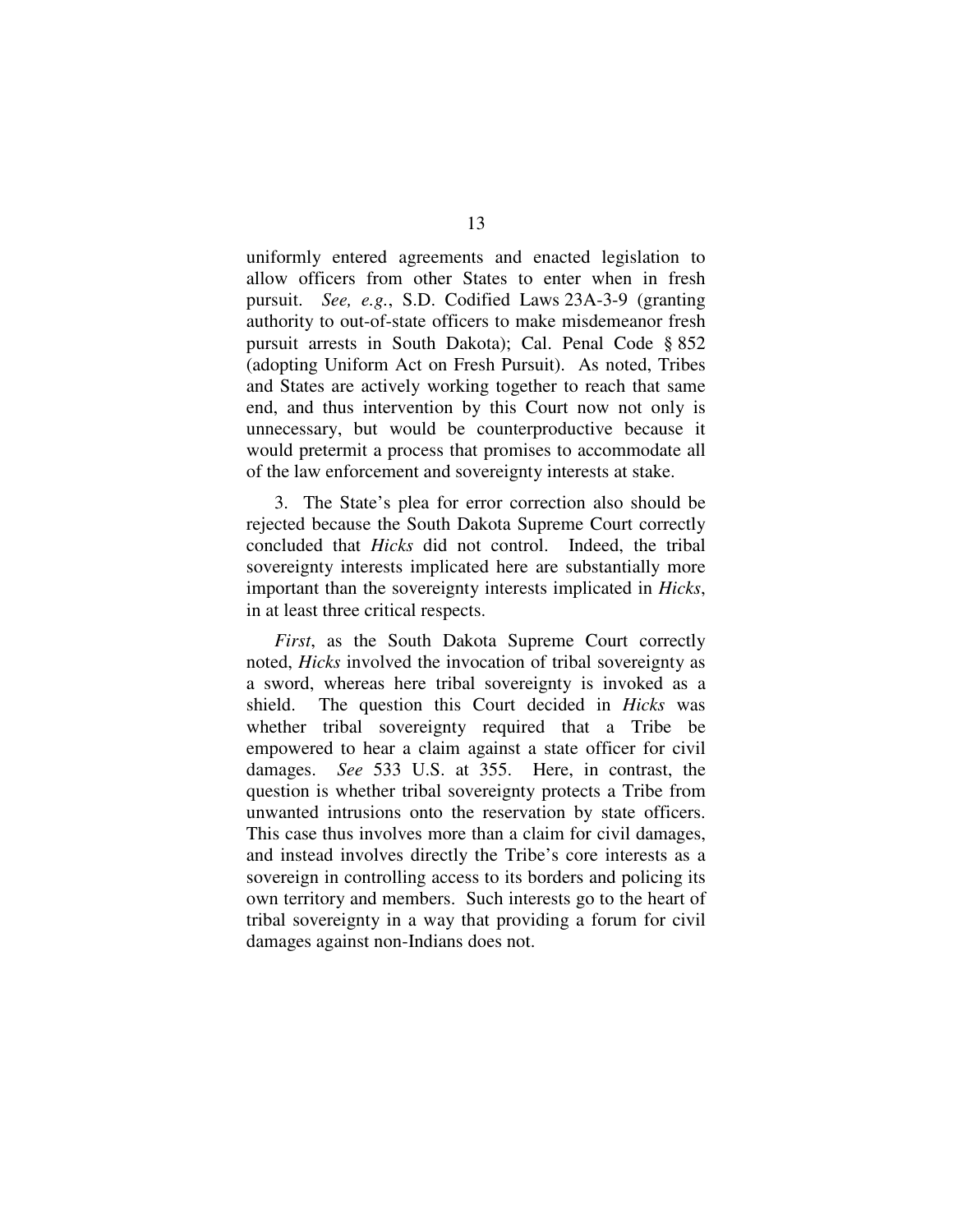*Second*, *Hicks* does not control because *Hicks* involved a search approved by the tribal court and conducted by state officials in concert with tribal officers. *See Hicks*, 533 U.S. at 356 (noting that "a tribal-court warrant" had been "secured" prior to execution of the state-court warrant and that the search was conducted by "three wardens and additional tribal officers"). Here, as noted, the officers neither sought nor received authority to enter the reservation from tribal authorities, and tribal officers arrived on the scene only after the interview that is at issue in this case had occurred. State enforcement action that respects tribal sovereignty by working with tribal officials is manifestly different than state enforcement action that entirely excludes tribal officials. *See, e.g.*, *Hicks*, 533 U.S. at 386 (Souter, J., concurring) (noting that "the uncontested fact that the Tribal Court itself authorized service of the state warrant here bars any serious contention that the execution of that warrant adversely affected the Tribe's political integrity").

*Third*, in *Hicks* the search was conducted pursuant to a valid warrant, as this Court repeatedly emphasized. Thus, the Court framed its inquiry by asking whether the Tribe "can regulate state wardens *executing a search warrant* for evidence of an off-reservation crime," 533 U.S. at 358 (emphasis added), and the Court justified its result on precedent that "suggest[s] state authority to *issue search warrants* in cases such as the one before us." *Id.* at 363-64 (emphasis added). Here, in contrast, the officer lacked any such valid warrant.

The absence of a warrant is important, particularly where (as here) the underlying crime is a misdemeanor. In the analogous situation of entry into a home for an arrest, for example, the authority of an officer to enter a home pursuant to a warrant is generally unquestioned. For a warrantless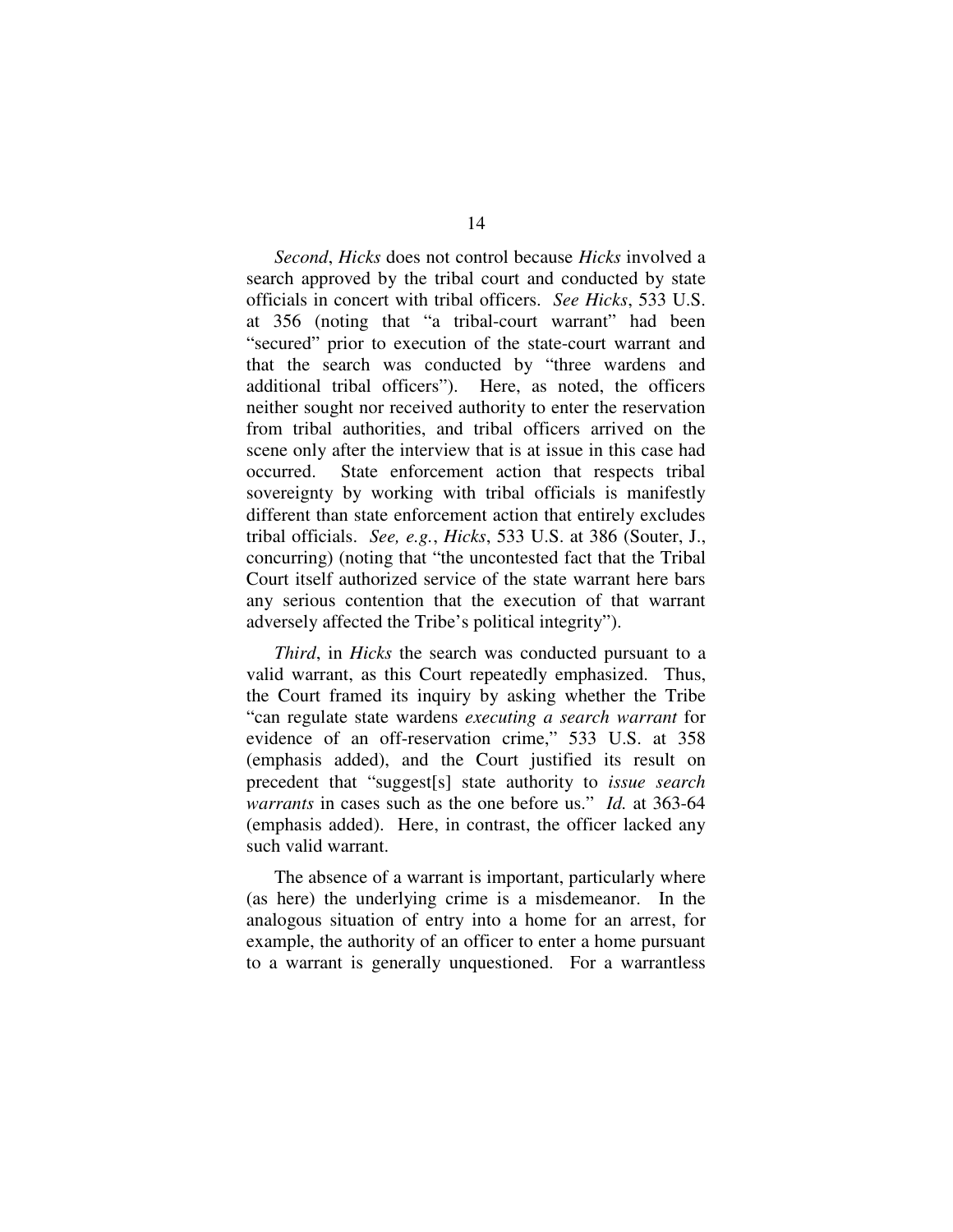entry, however, even one made in fresh pursuit, the nature of the underlying offense is critical. As a general matter, such a warrantless entry is permissible when in fresh pursuit of a fleeing felon, *see United States v. Santana*, 427 U.S. 38, 42- 43 (1976), but *not* when in pursuit of a fleeing misdemeanant, *see Welsh v. Wisconsin*, 466 U.S. 740, 752- 53 (1984). The Court explained in *Welsh* "that an important factor to be considered" in balancing the various interests at stake is "the gravity of the underlying offenses for which the arrest is being made." 466 U.S. at 753. A rule (like the common law rule) that prohibits entry onto reservations for misdemeanors such as the offenses at issue here is responsive to the need to weigh the gravity of the underlying offense and reach the required "accommodation between the interests of the Tribes and the Federal Government, on the one hand, and those of the State, on the other." *Hicks*, 533 U.S. at 361-62 (quoting *Washington v. Confederated Tribes of Colville Indian Reservation*, 447 U.S. 134, 156 (1980)). *Hicks*, which involved only a search pursuant to a warrant, does not require a different result.

In short, the South Dakota Supreme Court's extensively analyzed the opinions in *Hicks* and determined correctly that *Hicks* did not control. At the very least, in the absence of any split of authority on the applicability of *Hicks* to fresh pursuit cases, the evident distinctions between *Hicks* and the decision below demonstrate that review at this time, as the lower courts are just beginning to wrestle with the full implications of *Hicks*, is not warranted.

4. The smattering of authority cited by the State in a cursory footnote to support the proposition that "[s]everal state courts anticipated the *Hicks* ruling," Pet. at 14 n.2, does not materially aid the State's cause.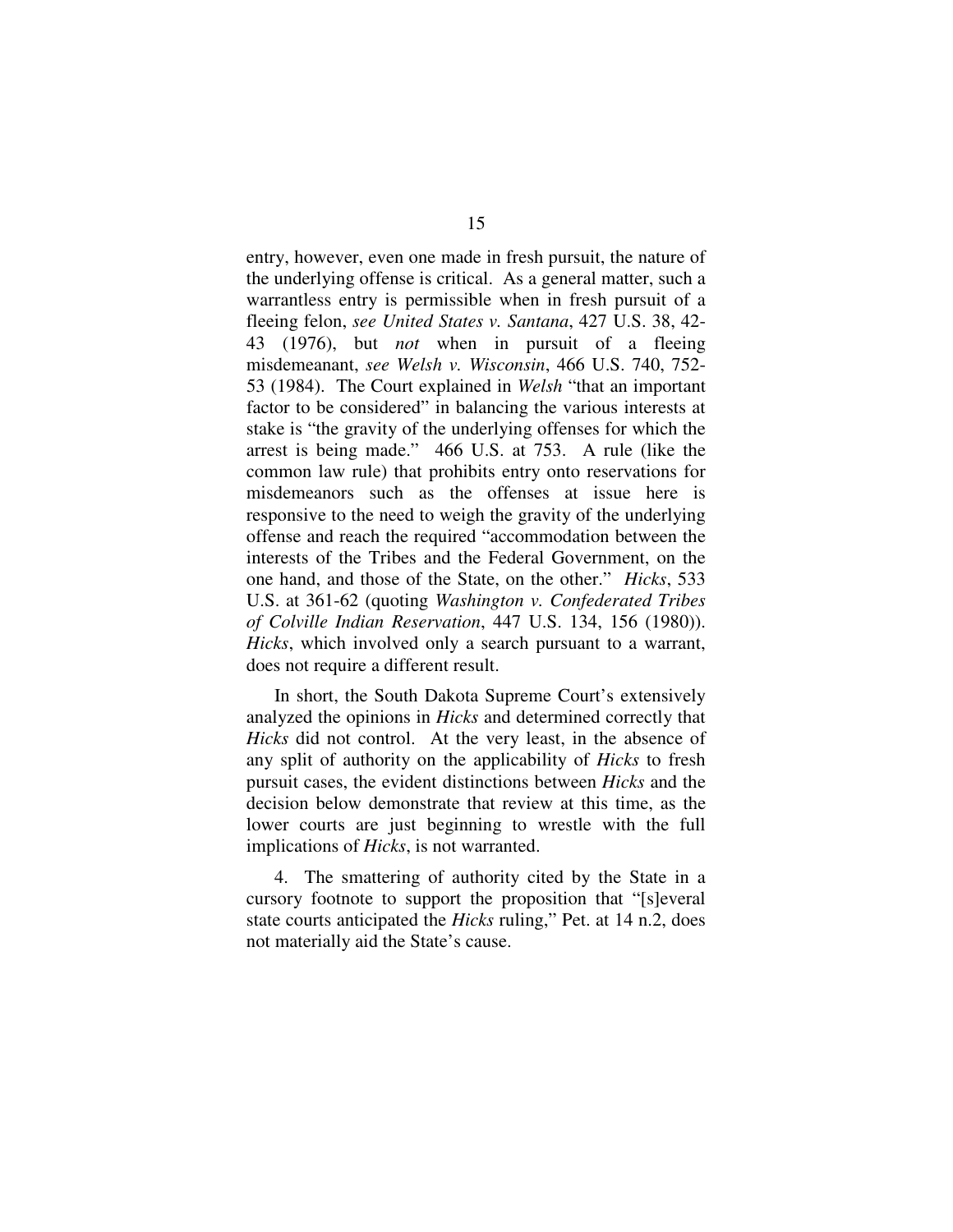Most of the cases cited in the State's footnote pre-date *Hicks* and are, in any event, entirely irrelevant to the issues presented here. *State v. Mathews*, 986 P.2d 323, 337 (Idaho 1999), for example, did not involve fresh pursuit at all, but instead (like the underlying search in *Hicks*) involved a search pursuant to a warrant issued by a state court. *Fournier v. Roed*, 161 N.W.2d 458, 461 (N.D. 1968), a 1968 decision, rejected a habeas challenge contending that an illegal arrest of an Indian by a state officer on a reservation deprived the State of authority to try the Indian. But the South Dakota Supreme Court made clear both in *Spotted Horse* and in the decision below that an unlawful arrest has no effect on the lawfulness of any subsequent trial or conviction, and thus the decision below is entirely consistent with *Fournier*. And although the decision in *State v. Lupe*, 889 P.2d 4 (Ariz. Ct. App. 1994), addresses fresh pursuit issues, it is only a decision of an intermediate appellate court; the Arizona Supreme Court has not decided the issue. *Cf.* S. Ct. Rule 10(b) (focusing on, *inter alia*, decisions of a "state court of last resort").<sup>5</sup>

*City of Cut Bank v. Bird*, 38 P.3d 804 (Mont. 2001), is the only fresh pursuit case from a state court of last resort cited by the State. But the State does not contend that any tension between *Bird* and the decision below justifies a grant of certiorari. Nor could it. *Bird* relied principally (38 P.3d at

<sup>5</sup> In *State v. Hook*, 476 N.W.2d 565 (N.D. 1991), the North Dakota Supreme Court held that state officers had jurisdiction to enter the Devils Lake Sioux Indian Reservation, but only because Congress had expressly given the State criminal jurisdiction over that reservation in a 1946 statute. *See id.* at 568-69 (quoting 60 Stat. 229 (1946)); *see also supra* note 3. No such congressional authorization is at issue here, and thus the State correctly does not suggest that *Hook* is relevant.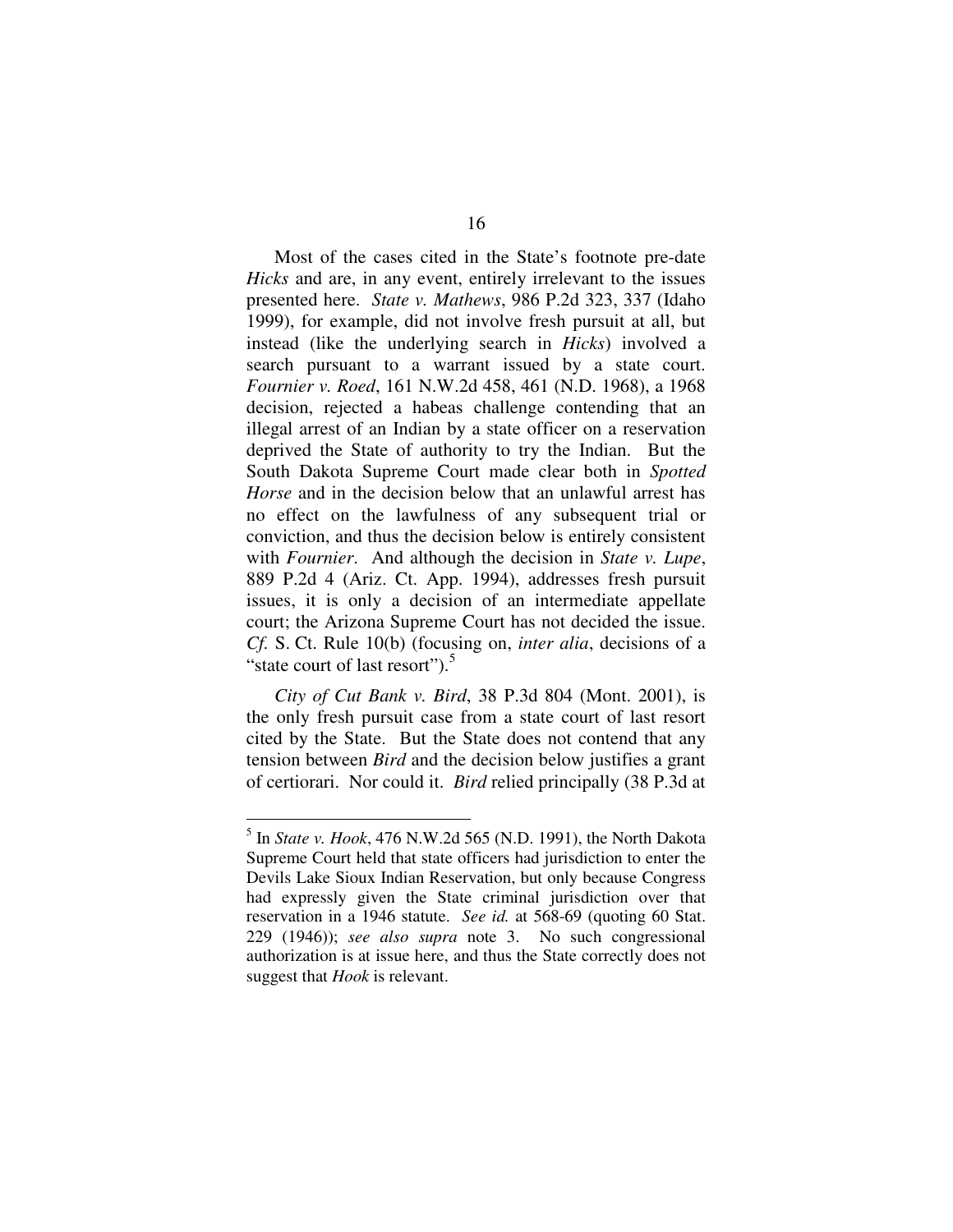806-07) on the Ninth Circuit's decision in *United States v. Patch*, 114 F.3d 131 (9th Cir. 1997) – a case not even cited by the State – and *Patch* in turn resolved the issue with a single sentence and a citation to the decision of the state intermediate appellate court in *Lupe*, *see* 114 F.3d at 134. The reasoning in those cases is thus cursory at best.<sup>6</sup> Even absent *Hicks*, therefore, any tension with those cases would not justify this Court's attention. Indeed, this Court denied review in *Patch* despite the tension between *Patch* and *Spotted Horse*, *see* 522 U.S. 983 (1997), and the decision below merely reaffirms *Spotted Horse*. With *Hicks* as an intervening development, the case for review is even weaker, because the relevant question in the lower courts is how *Hicks* applies to fresh pursuit cases, and again this case is the first to address that issue.<sup>7</sup> Any tension between the decision below and pre-*Hicks* cases thus provides no basis for review.

5. The posture of this case – involving an interlocutory pre-trial appeal of a suppression motion – makes this a particularly inappropriate case for review. As the South Dakota Supreme Court made clear, nothing in its decision affects the State's jurisdiction to try Mr. Cummings. Nor is that an empty promise – Spotted Horse, for example, was convicted on charges based on evidence obtained prior to the

<sup>6</sup> The *Bird* Court's reliance on *Patch* was in any event misplaced. All of the events in *Patch* occurred on the reservation, and the state officer there had authority to patrol the reservation highway where the infraction took place. Whether a law enforcement officer who is lawfully on a reservation highway has authority to leave to make an arrest elsewhere on the reservation was not at issue in *Bird* and is not at issue here.

<sup>7</sup> Although *Bird* technically post-dated *Hicks*, the court in *Bird* made no mention of *Hicks* in its decision, and thus *Bird* itself contributes nothing to resolving the relevant question.